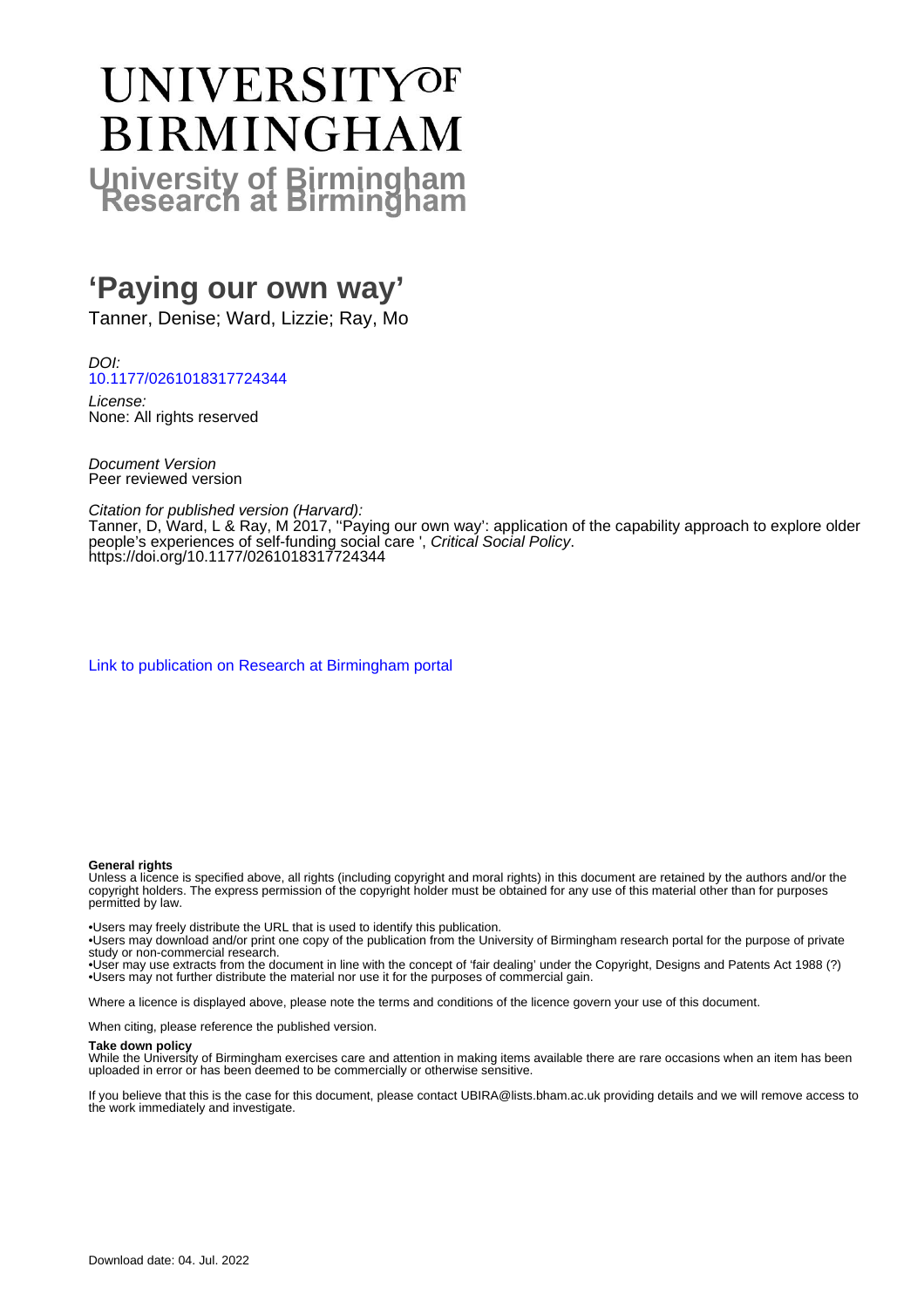# **'Paying our own way': application of the capability approach to explore older people's experiences of self-funding social care**

DENISE TANNER *University of Birmingham, England* LIZZIE WARD *University of Brighton, England* MO RAY *University of Lincoln, England*

#### **Abstract**

Adult social care policy in England is premised on the concept of personalisation that purports to place individuals in control of the services they receive through market-based mechanisms of support, such as direct payments and personal budgets. However, the demographic context of an ageing population and the economic and political context of austerity have endorsed further rationing of resources. Increasing numbers of people now pay for their own social care because either they do not meet tight eligibility criteria for access to services and/or their financial means place them above the threshold for local authority-funded care. The majority of self-funders are older people. Older people with complex and changing needs are particularly likely to experience difficulties in fulfilling the role of informed, proactive and skilled navigators of the care market. Based on individual interviews with older people funding their own care, this paper uses a relational-political interpretation (Deneulin, 2011) of the capability approach (CA) to analyse shortfalls between the policy rhetoric of choice and control and the lived experience of self-funding. Whilst CA, like personalisation, is seen as reflecting neo-liberal values, we argue that in its relational-political form, it has the potential to expose the fallacious assumptions on which self-funding policies are founded and to offer a more nuanced understanding of older people's experiences.

**Key words**: capability approach; eligibility; older people; self-funding; wellbeing.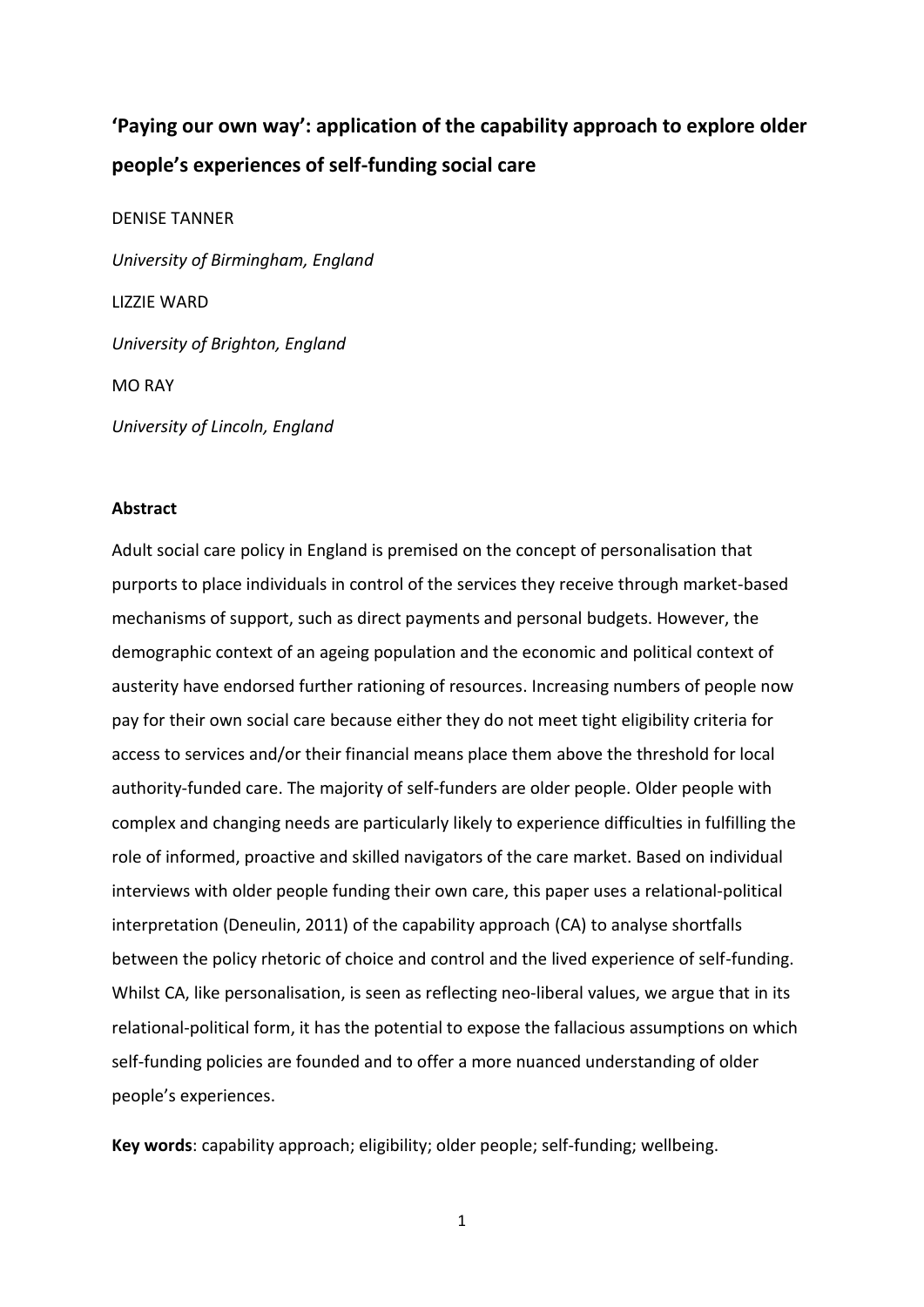#### **Introduction**

**.** 

In the UK, whereas the majority of health care is free at the point of use, funded through taxes paid to central government, social care is funded by local authorities, restricted by eligibility criteria and means-tested. An increasing number of older people are funding all or some of their social care from their own resources, either because their needs fall outside of tight eligibility criteria for care and support services and/or because their financial assets are above the prescribed capital limit for state funding. <sup>1</sup> Despite the growth of self-funders, there is a dearth of information about their numbers, characteristics, needs, spending and outcomes (Baxter and Glendinning, 2014; National Audit Office, 2014). Accurate information is hampered by the sheer complexity of the self-funding landscape, encompassing geographical variations, different types of funding arrangements, multiple care sectors and providers, and changing individual arrangements over time. Whereas outcomes are monitored for adults receiving publicly funded care, the needs and experiences of self-funders are largely invisible (Ismail et al, 2014).

A significant gap in knowledge is how self-funders experience their navigation of care services (Baxter and Glendinning, 2014: 26). This knowledge is necessary to: support local authorities (LAs) in meeting their statutory responsibilities; avoid the creation of unnecessary health and social care costs as a result of older people making uninformed decisions; and establish greater parity between self-funders and people who manage their

<sup>&</sup>lt;sup>1</sup> This is currently £23,250. The contribution of those who meet eligibility criteria and have assets below £23,250 but above £14,250 is determined by a financial assessment. Local authorities must meet the full costs of care of those with eligible needs who have capital below £14,250. An exception is intermediate services, including reablement, which must be provided free of charge for six weeks to all those eligible, regardless of financial means.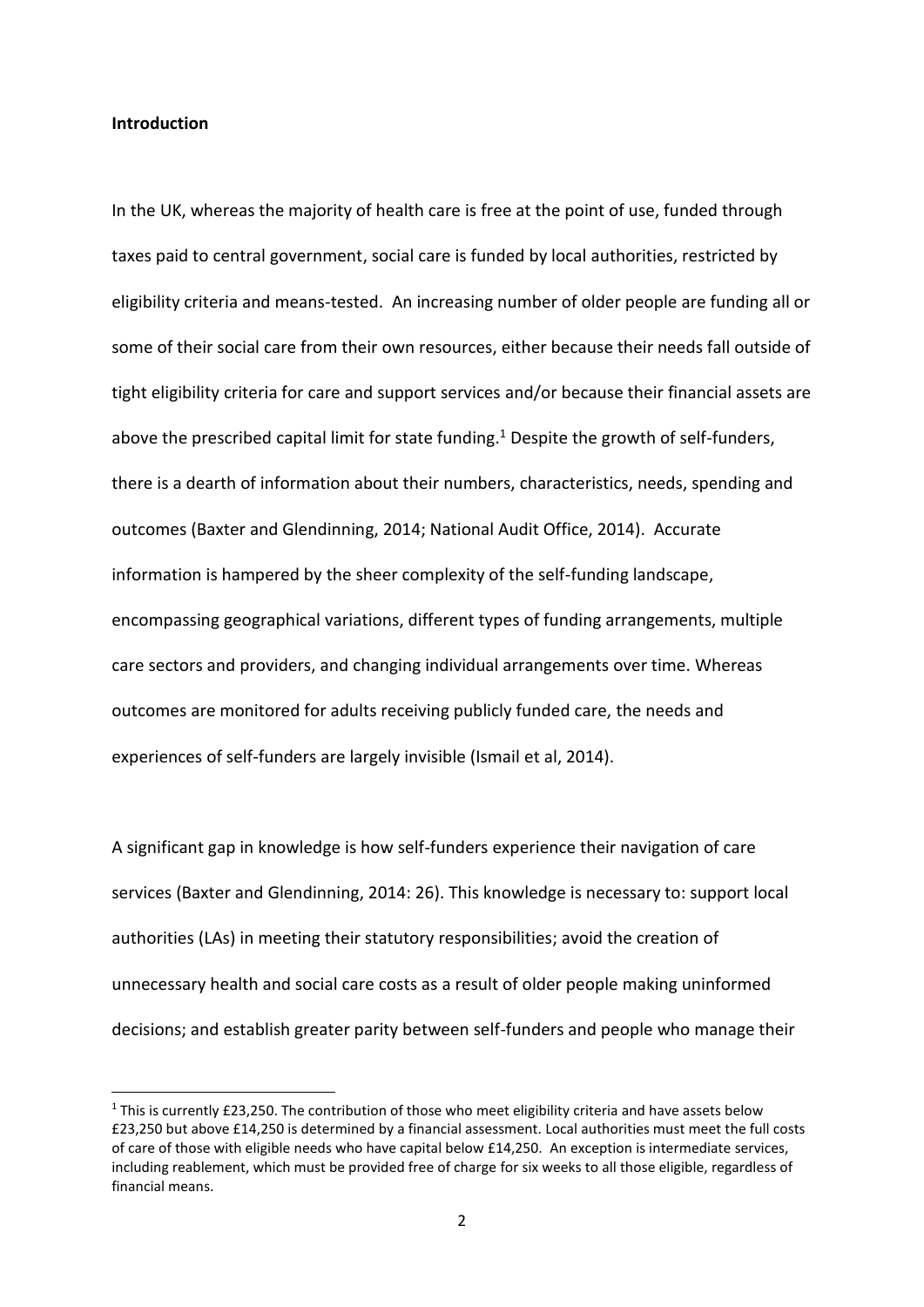own care via local authority-funded budgets (Miller et al, 2013). Older people are the largest group of self-funders of social care (Baxter and Glendinning, 2014) and amongst those most likely to experience difficulties in accessing and managing their own care (Moran et al, 2013). This paper aims to advance understanding of the experiences of older people living in the community who are self-funding their own social care by applying the capability approach (CA) to these experiences. We first explain and justify our use of CA, then review the literature pertinent to older people's experiences of self-funding. We outline our study methods before applying a relational-political interpretation of CA to the situations and experiences of two of our study participants, selected to illustrate different dimensions. The wider implications for understanding self-funding are discussed in the final section.

#### **The capability approach as an analytic tool**

CA is a useful framework for evaluating the impact of self-funding in that both the tool (CA) and the focus of analysis (older people's experiences of self-funding) can be seen as supportive of individual self-determination (Veal et al, 2016) through neo-liberal mechanisms. Here it is important to distinguish person-centred care, concerned with supporting people to take control of their own lives, from 'personalisation', which also professes the promotion of service user choice and control as its central aim, but seeks to achieve this through market-based solutions (Ferguson, 2007). Self-funded care falls under the umbrella of personalisation which operationalises the concepts of choice and control by rendering individuals responsible for selecting and managing care and defining their preferred outcomes. Similarly, CA's concern with individual freedom incorporates the *process* of freedom, 'the ability to *act* to do what matters' and freedom of *opportunity*, 'the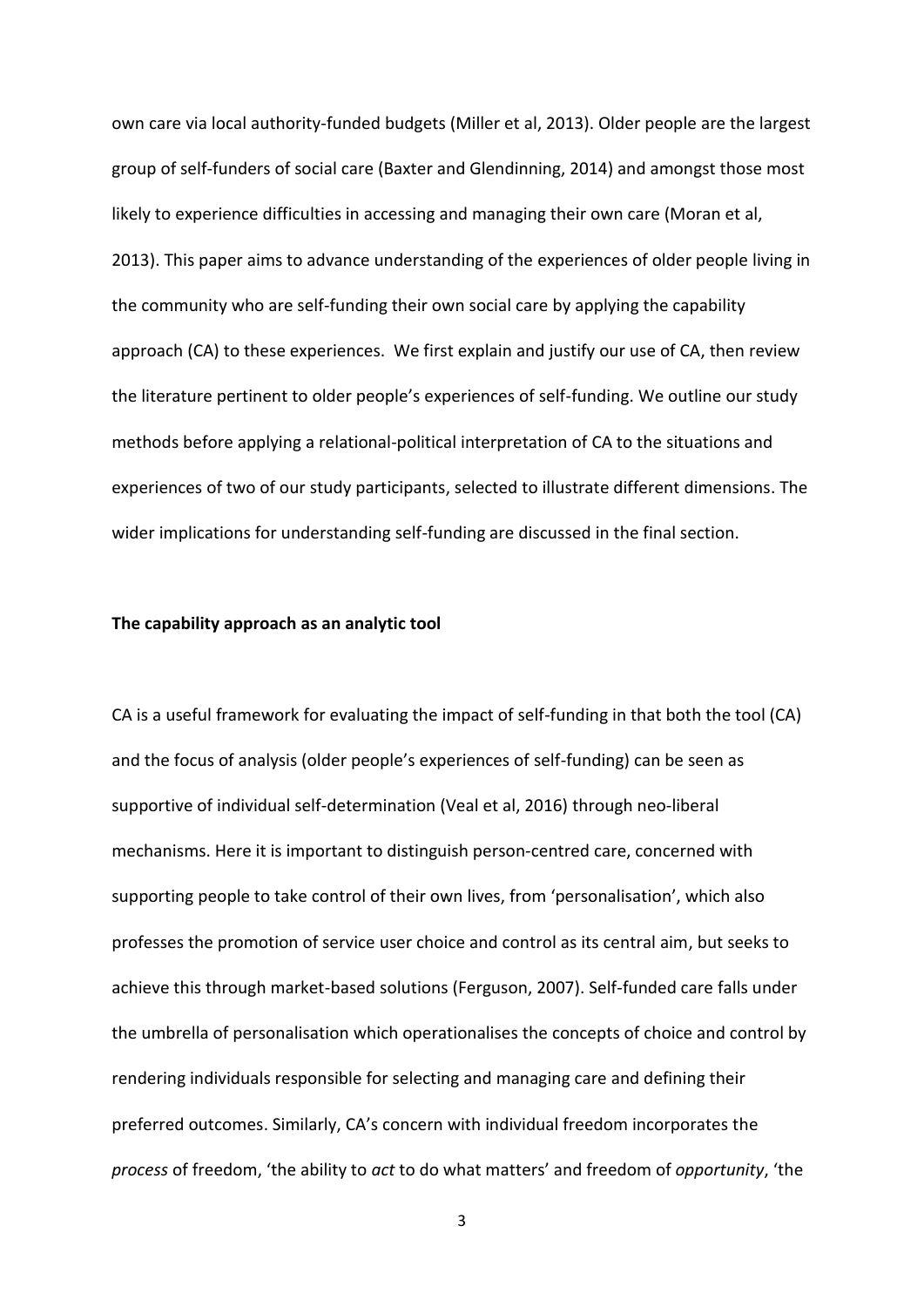actual opportunity to achieve the functionings that are valued and preferred' (Braber, 2013: 68). Thus both CA and personalisation view the individual as an 'autonomous, rational and self-serving individual motivated towards maximising the benefits that accrue to them' (O'Rourke, 2016: 1010).

The capability approach (CA), originating in the work of Amartya Sen (2005), has been developed and applied in a variety of disciplines. CA is described as a family of theories, which if viewed as a cartwheel, have a shared inner circle but, outside of this, have a number of optional 'wedges' (Robeyns, 2016). Deneulin (2011) suggests that in view of the many different interpretations of CA, it is more appropriate to refer to the capability 'tradition', rather than 'approach. She sees this as characterised by concerns to increase individual wellbeing, defined by capabilities, and respect individual agency. Key concepts within the 'tradition' of CA are: commodities; conversion factors; capabilities; agency or choice; and functionings.

*Commodities* refer to the resources, goods and services available to individuals to meet their needs. In relation to self-funding, the main relevant commodity is money to pay for social care services. This may originate from older people's own savings or income, including from welfare benefits, or from financial support given by family or others.

*Conversion factors* recognise that it is insufficient to look only at the means at an individual's disposal; it is also necessary to consider the factors that enable or prevent those means from being utilised to achieve outcomes. Conversion factors include: personal circumstances, such as health, ability and experience; social and cultural environment, such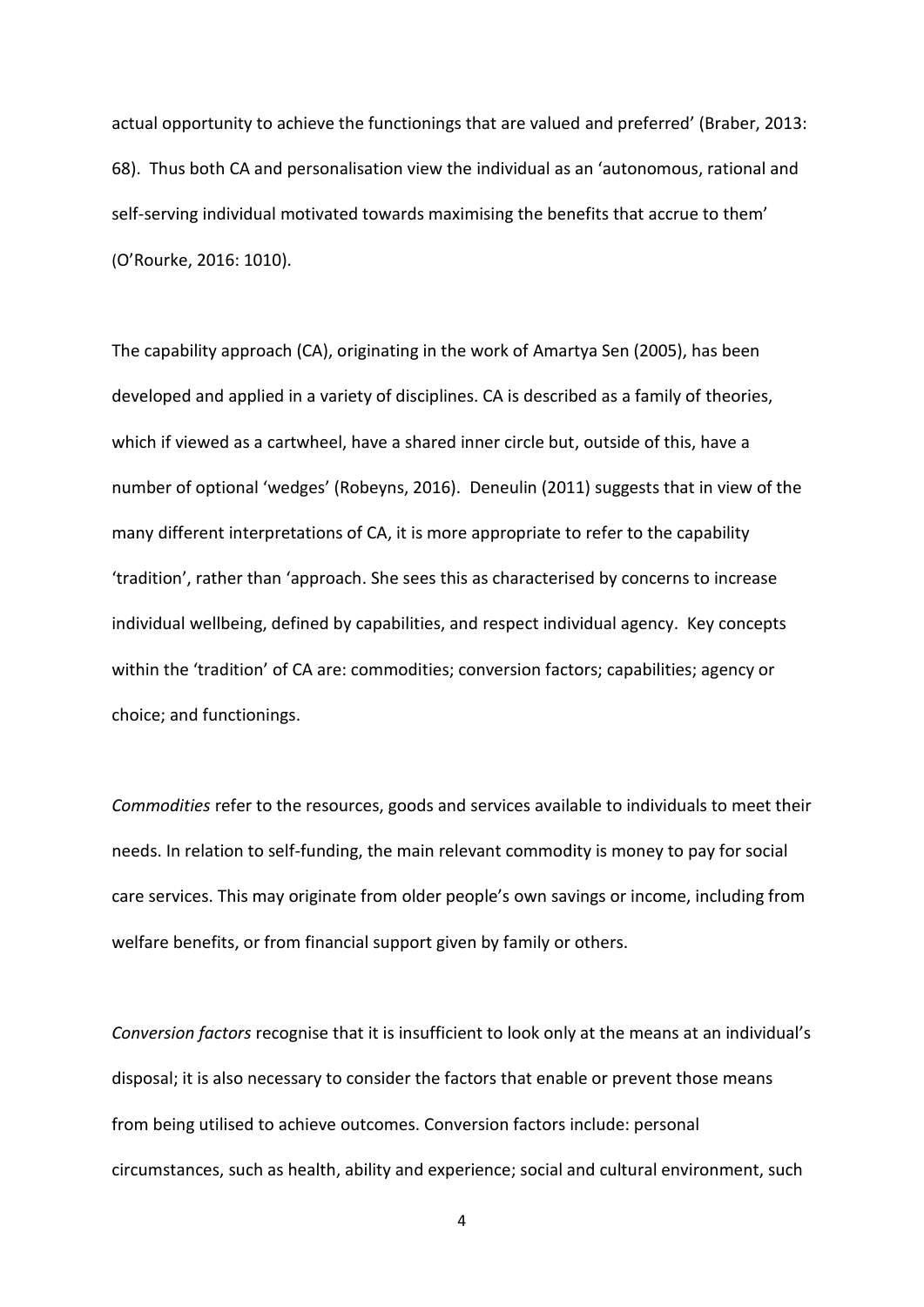as policies and cultural norms; and physical environment (Robeyns, 2005). For example, an older person might be relatively affluent but severely disabled, confined to the home and have no knowledge of care services or how to purchase them.

*Capabilities* are defined by Sen (1993: 30) as 'a person's ability to do valuable acts or reach valuable states of being'. They are 'freedoms of particular kinds' (Sen, 2005: 151), that is, *opportunities* to achieve what individuals value, whether or not they make use of these opportunities. For example, an older person might have the commodities and favourable conversion factors to purchase care services, but prefer to prioritise other needs and spend money in different ways. Whereas capabilities represent potential achievements, *functionings* are the actual performance of ways of doing and being (Sen, 2005).

Whereas Sen (2005) argued that capabilities are context-specific and should not be predefined, Nussbaum (2011) outlines ten essential capabilities that she sees as constituting 'a life worthy of human dignity'. These are 'basic' capabilities, including life, health, and bodily integrity and use of the five senses. Goerne (2010) argues that those applying CA must define their own normative reference points in terms of the capabilities and functionings by which to evaluate policies as these are not intrinsic to CA itself. A normative reference point for UK social care policy is the Care Act Statutory Guidance (Department of Health (DH), 2016), which sets out eligibility criteria for care and support (para. 6.109). Eligibility is based on determination of three conditions: that the needs for care and support arise from or are related to a physical or mental impairment or illness; that as a result of the needs, the adult is unable to achieve two or more of a specified list of ten outcomes; and that failure to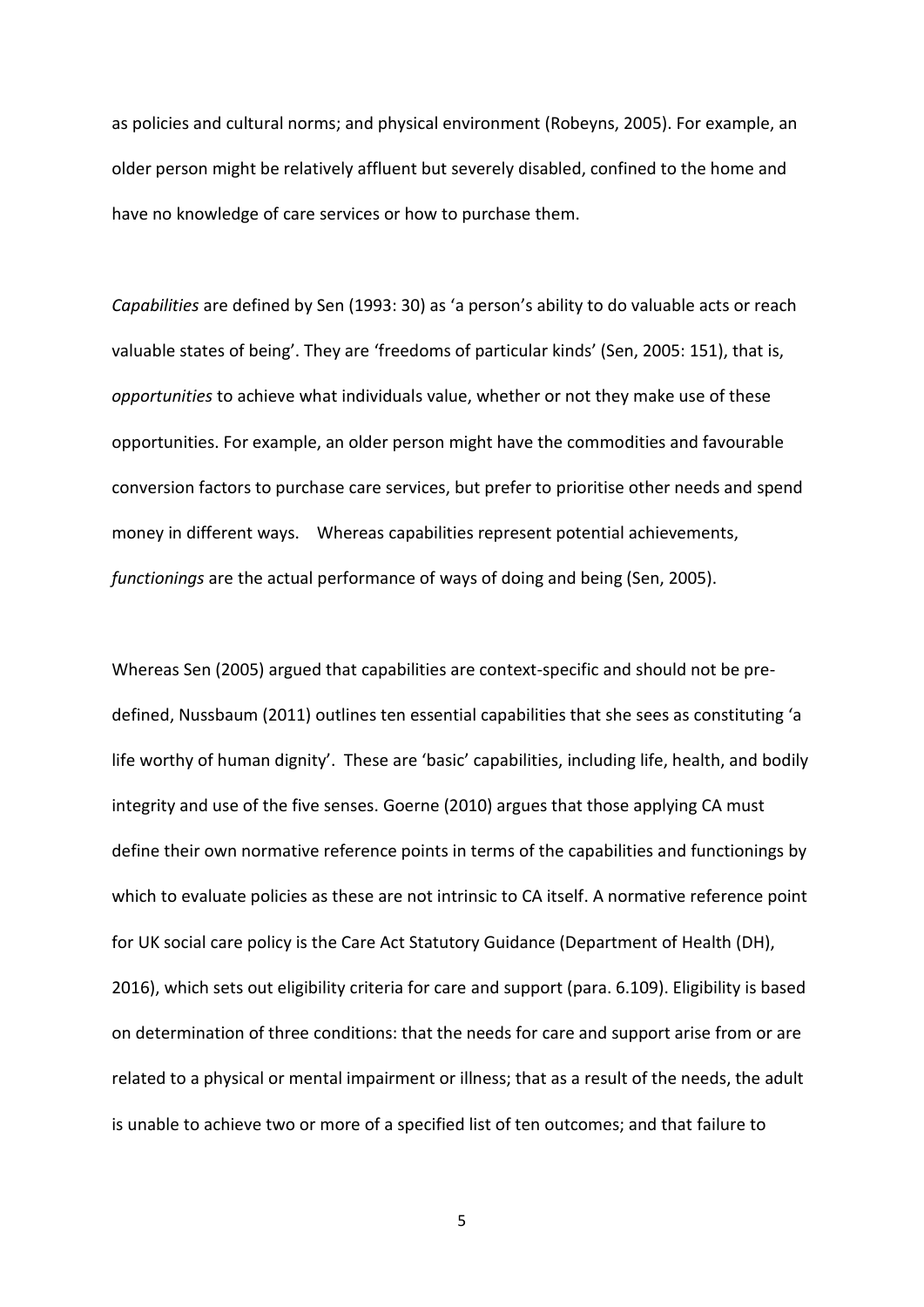achieve these outcomes has a significant impact on the person's wellbeing (DH, 2016: para 6.101-9).

The outcomes, defined in the guidance as the things an individual is *able to achieve,* can be seen as capability factors whilst the wellbeing measures, referred to in the guidance as *the impacts* of the outcomes being achieved or not achieved, can be viewed as functionings. For example, a disabled older person might be *able* to access facilities and services in the local community independently (an outcome/capability) but *choose* not to do this due to a lifelong preference for a solitary lifestyle (impact/functioning).

CA is criticised for its assumption of self-interested individuals detached from others: 'the priority is individual liberty, not social solidarity; the freedom to choose, not the need to belong' (Dean, 2009:5). Both the selection of functionings by individuals in CA and the implementation of personalisation construct choice narrowly in terms of informed individual subjects having the capacity to identify their wants and needs and select their preferred options for meeting them. The structural factors that create social inequalities and hardships and the social and economic constraints and personal impairments that constrain choice and agency are side-lined (Ferguson, 2007). Mladenov et al (2015) argue that the marketisation of care that has accompanied and infused personalisation has obscured structural dimensions, eclipsed values of trust and co-operation and bestowed service users with responsibility and, therefore, blame. In similar vein, CA has been criticised for failing to allow sufficiently for the influence of social structure on the construction of capabilities (Carpenter, 2009; Dean, 2009).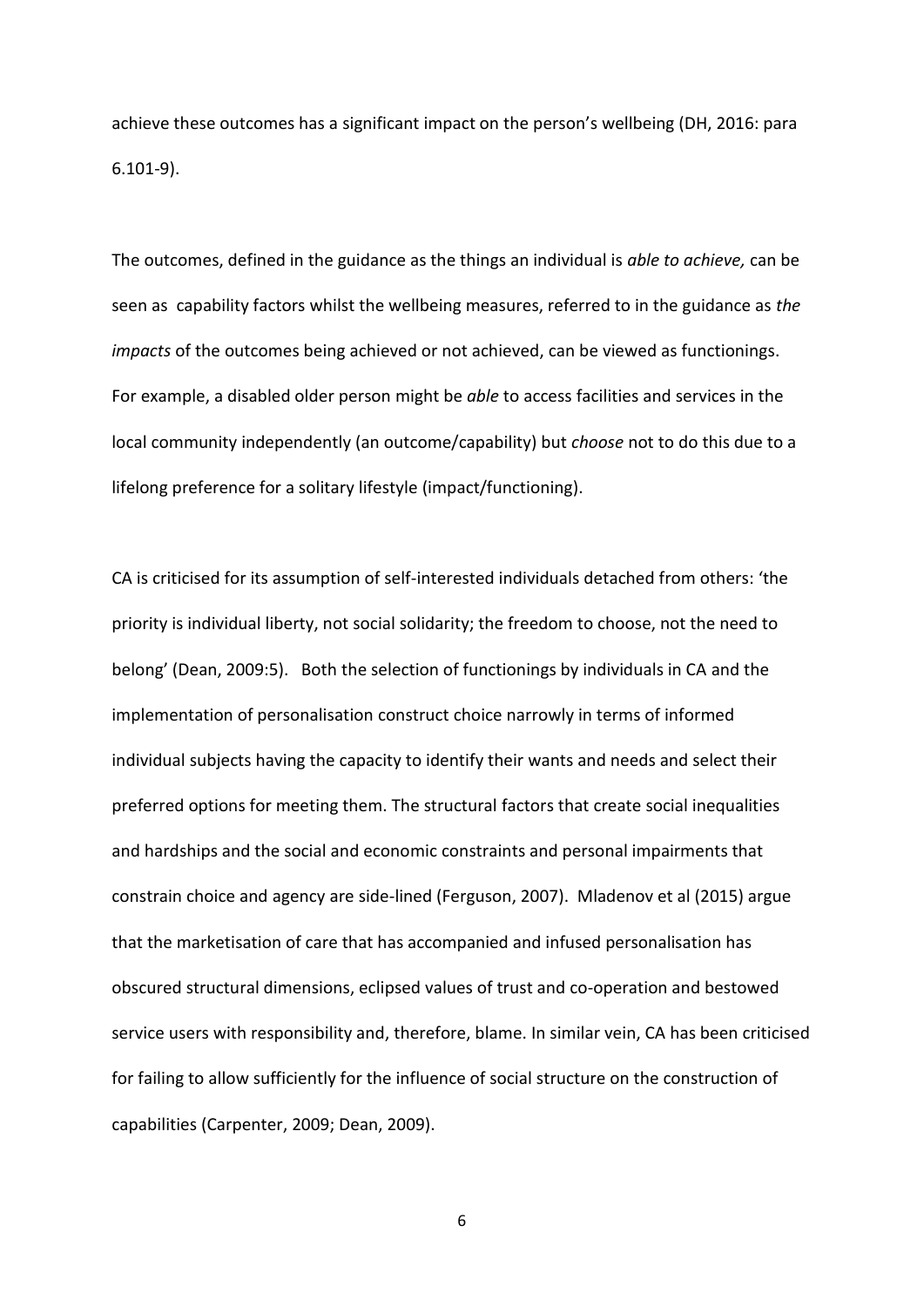There is a counter-critique to these arguments in respect of both personalisation and CA. Personalisation developed from a democratic model, rooted in the social model of disability and the philosophy of independent living advocated by disabled people themselves. It has the potential to promote social justice by enabling service users to live their lives on the basis of equality with non-disabled people (Beresford, 2014). However, personalisation as a policy has been implemented in the wake of new managerialism and, furthermore, at a time of austerity, obliterating its democratic potential. Simon Duffy, who led the development of self-directed support in England, acknowledges that personalisation has become one of the routes to spending cuts and, at its worst, morphed into 'zombie' personalisation: 'The language and structures of self-directed support are used, but the underlying spirit is hostile to citizenship and hostile to community' (Duffy, 2014: 178). As far as CA is concerned, Robeyns (2005 ) argues that it does address the influence of structural factors; first in its acknowledgement of the role of social and environmental factors in permitting or obstructing the conversion of commodities into capabilities, and second, in facilitating or constraining choice at the juncture between capabilities and functionings.

As applied in practice, both personalisation and CA are individualised, rather than collective, approaches to conceiving of needs and outcomes (or functionings and wellbeing). However, whilst individualised approaches to meeting needs through personal budgets obscure the possibility of collective forms of support (Roulstone and Morgan, 2009), the *potential* for collective interventions remains. Similarly, CA can also be applied more democratically. Deneulin (2011) distinguishes between a 'liberal-evaluative' interpretation, focusing on individual freedom and ethical individualism, and a 'relational-political' interpretation, concerned with the political, economic and social conditions that give or deprive people of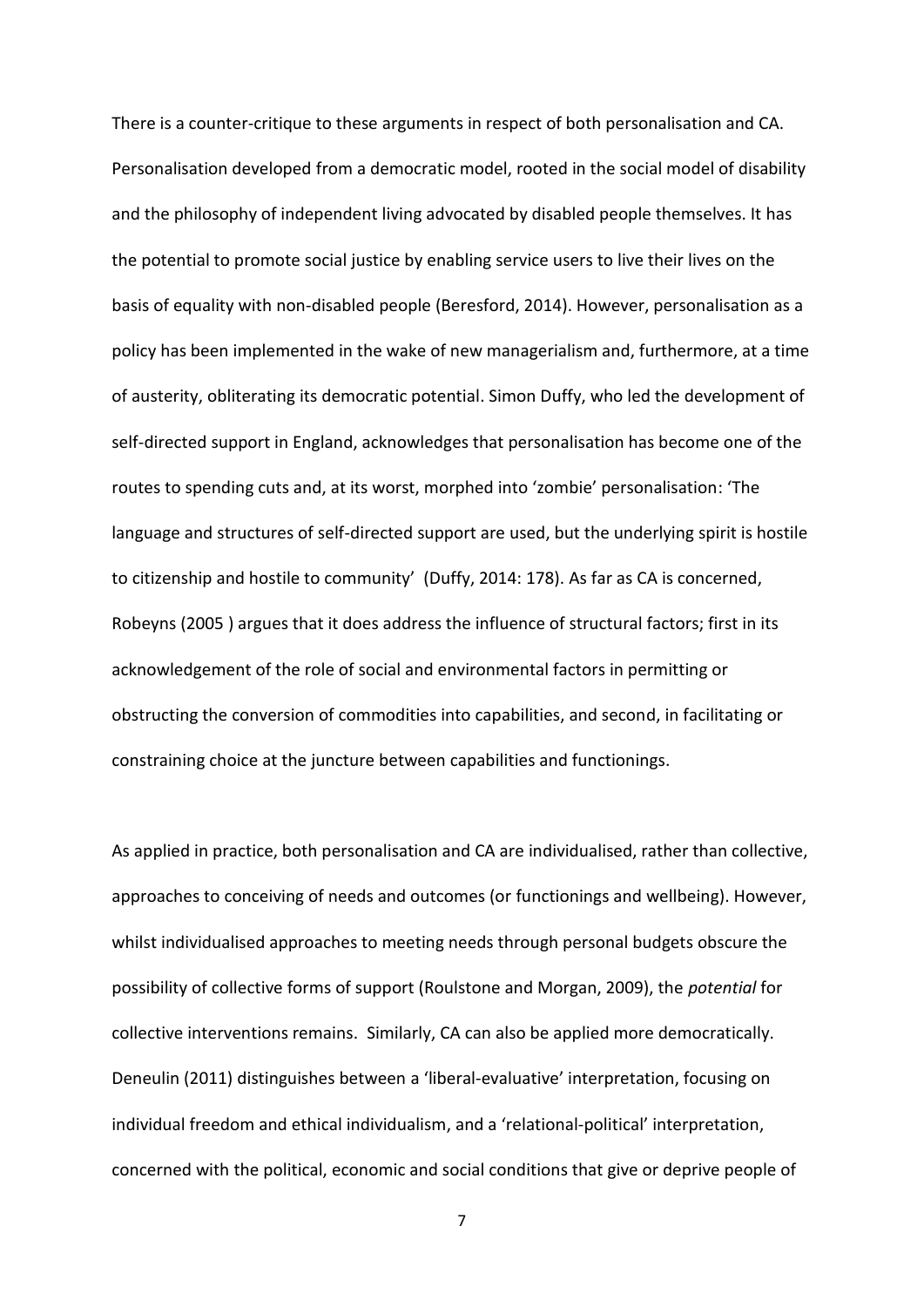capabilities and with relational, rather than individual, reasoning. Deneulin sees a relationalpolitical interpretation as 'bringing issues of politics and power to the heart of the capability approach' (p.3) since the concern is not just to evaluate policy, but to explain and counter capability deprivation. It also embraces what Deneulin (2011: 7) refers to as 'structures of living together', that is, the structures and relationships that influence how people reason.

Here we argue that a relational-political interpretation of CA is a useful analytic tool to expose the realities of experiences of self-funding as it extends the focus from the primary goods, income or resources available to individuals to their capabilities to attain a life of value. More specifically, CA sheds light on: whether and how older people can convert commodities into care and support; how their capabilities in respect of meeting care needs relate to functionings; and whether their engagement with care services enables them to attain wellbeing outcomes. A relational-political lens embraces structural factors that prevent, restrict or facilitate capabilities and relationships that impact on wellbeing.

#### **Legal context of self-funding**

Current Care Act 2014 guidance (Department of Health (DH) 2016) emphasises that financial assessment is a separate process from the determination of needs. If individuals referred to the local authority (LA) have eligible needs, their financial means determine the charge levied for care services, not whether they receive assessment and support. However, implementation of the previous community care policy showed that concern about rising demand for social care services and resource shortfalls fuelled the practice of screening people out of assessment and 'signposting' them to third sector services if initial contact

<sup>8</sup>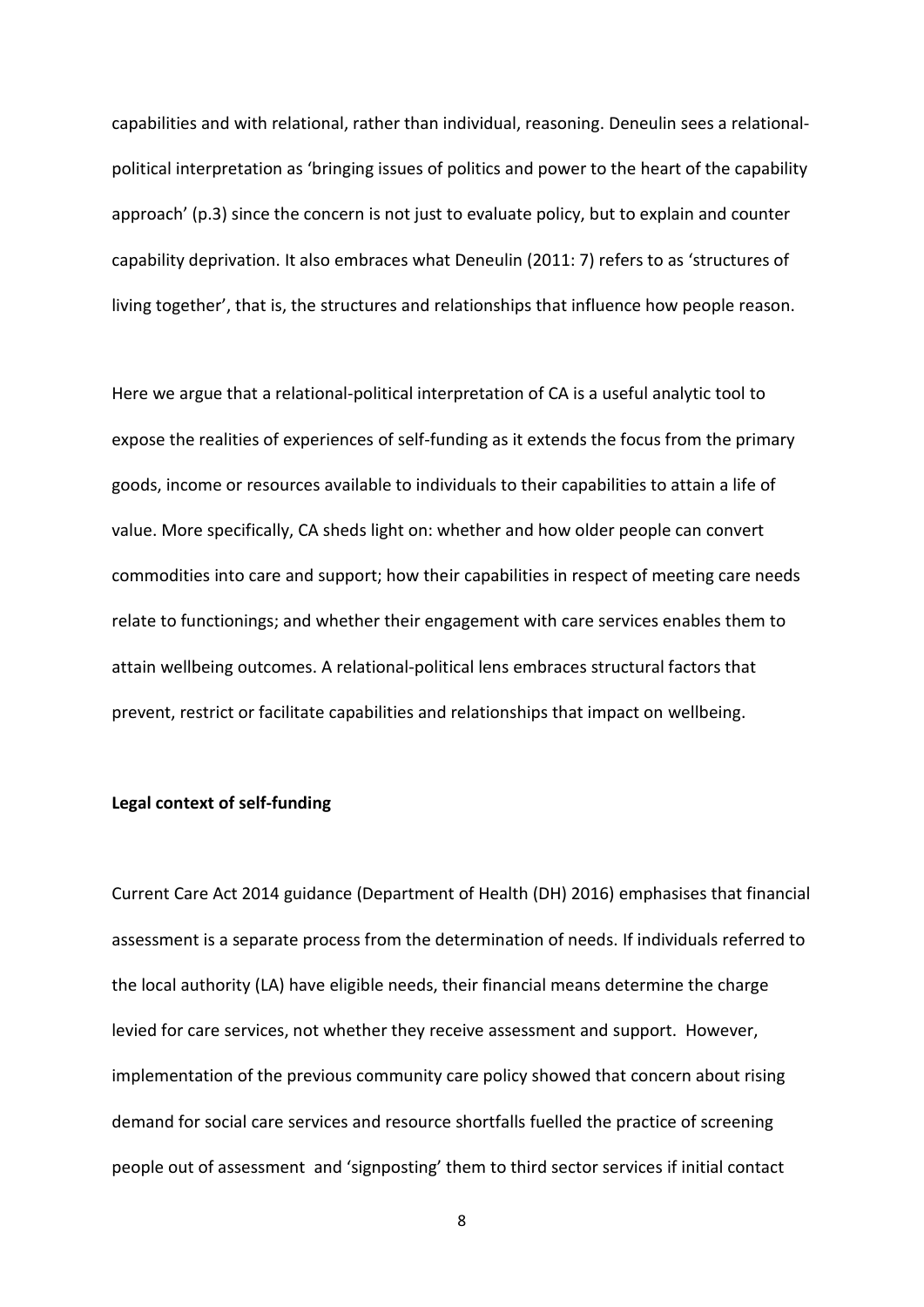suggested that they were likely to be ineligible for services (Ellis et al, 1999). This included people whose financial means indicated liability for the full costs of care (Commission for Social Care Inspection (CSCI), 2008). The CSCI report found that for some people these signposts led to 'a dead end where they remain with no further assistance' (p.28), while others were propelled into residential care without other options being explored.

LA responsibilities towards self-funders are more clearly defined since the advent of the Care Act and there should, at least in legal terms, be less scope for LAs to take the 'they are nothing to do with us' approach that prevailed previously (Henwood and Hudson, 2008). The Care Act's 'wellbeing principle' (section 1) gives LAs a duty to promote the wellbeing of all adults with care and support needs, including older people who are arranging and funding their own care and support. Those below the eligibility threshold still come within the remit of the LA through the duty to prevent, reduce or delay deterioration (section 2) which applies to all adults. The provision of information and advice to the whole population of an area (section 4) is seen as fundamental to promoting wellbeing and facilitating prevention. The new LA duty to engage in market-shaping and commissioning to ensure the supply of quality services (section 5) also has the potential to benefit selffunders. However, although, as under the previous legislation, the Care Act requires LAs to undertake assessments when there appears to be a need for care and support, irrespective of whether the individual has eligible needs (DH, guidance, 6.6), severe cuts in adult social care mean that LAs increasingly lack the resources to meet core functions (Ismail et al, 2014; Hastings et al, 2015). This context saps optimism about the likelihood of the Care Act having a positive impact on self-funders.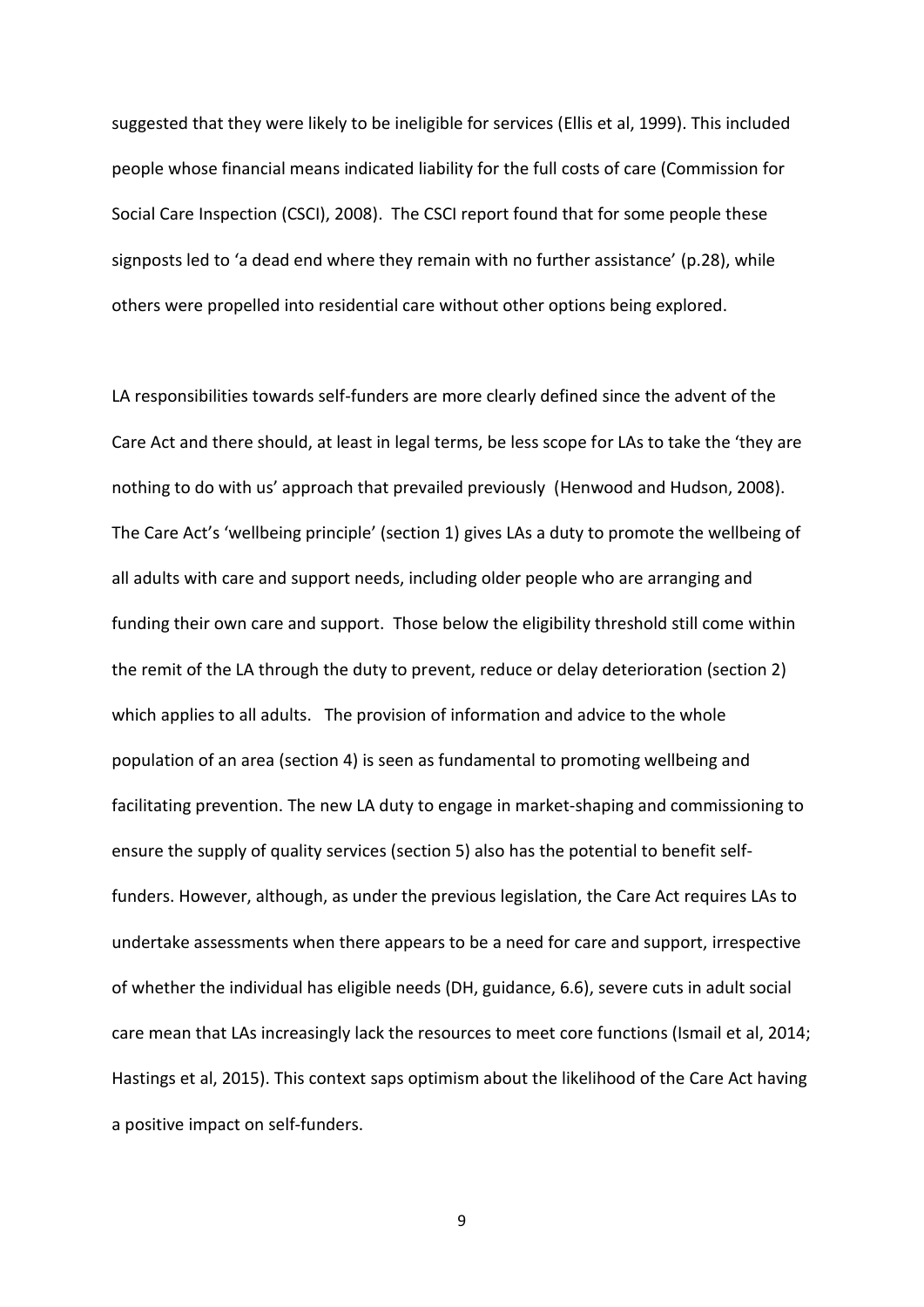#### **Older people who self-fund their social care**

Self-funders comprise a sizeable proportion of those who use care services and their number is increasing (Baxter and Glendinning, 2014). Accurate data is hampered by difficulties in accessing information from providers and differing definitions of what constitutes self-funding (Putting People First Social Care Consortium (PPFSCC) 2011). PPFSCC (2011) estimated that around 44.9% of places in registered care homes in England were self-funded while a follow-up report estimated that about 30% of people receiving home care were self-funders, with another 6% paying for extra services in addition to those funded by the LA. Unsurprisingly, there seemed to be a link with eligibility criteria in that more people were self-funding care in areas where eligibility criteria were stringent.

A study on the impact of tight eligibility criteria for social care services concluded that selffunders 'constitute a significant and often highly vulnerable population, but are often effectively invisible to politicians, service managers and practitioners' (Henwood and Hudson, 2008: 7). It went on to describe them as 'lost to the system', echoing the message of the CSCI (2008) report. Whilst the tactic of diverting people elsewhere via 'signposting' was common, the impact and effectiveness of this was not monitored or reviewed. A stark conclusion of the study was:

People who fund their own care and support might be thought to have the greatest choice and control of all – they can use their money as they please. In practice, the study found that self-funding people on the contrary were often the most disadvantaged and isolated in the whole system.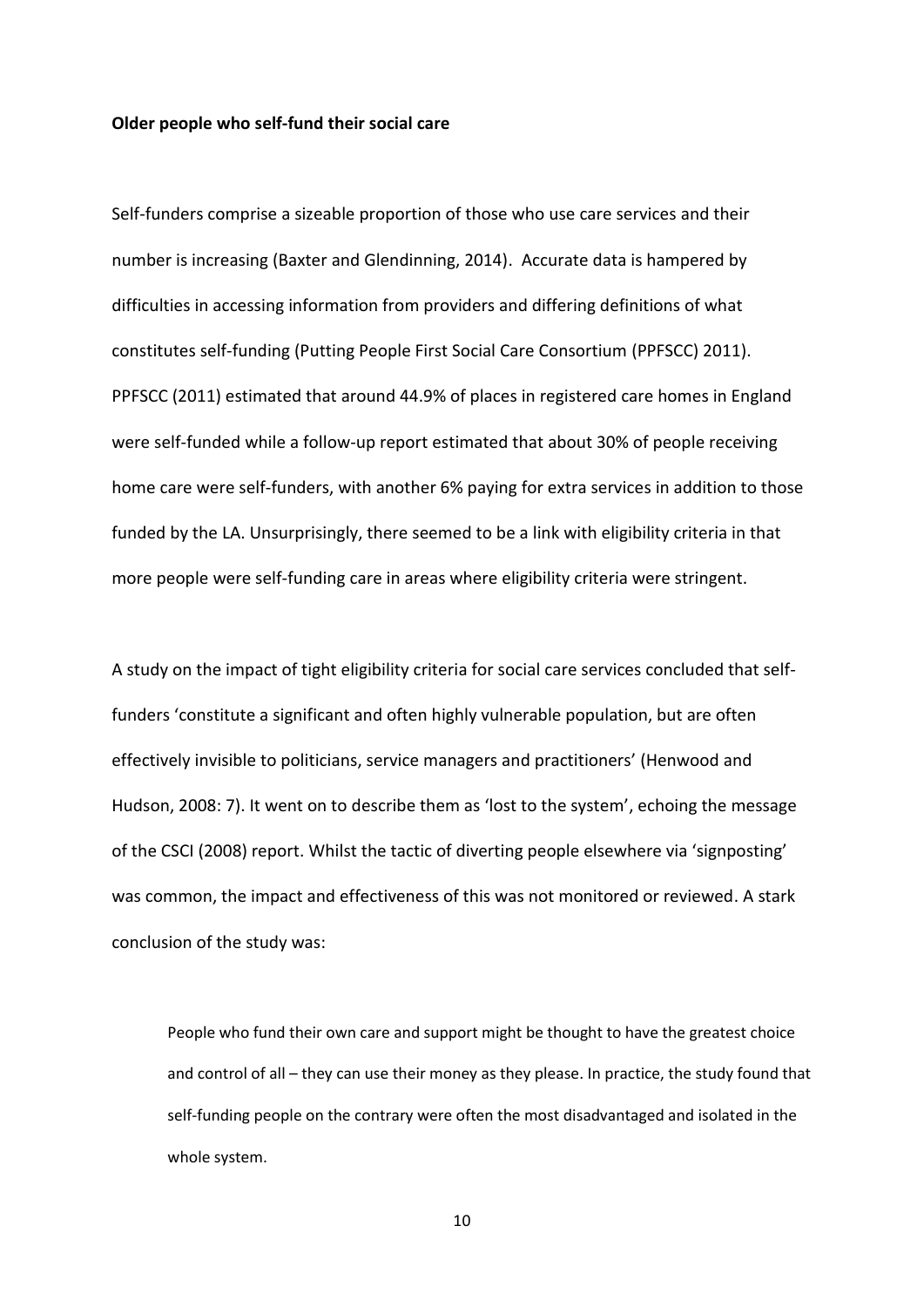A second report on qualitative data, 'Journeys without maps', highlighted that crucial decisions about care often have to be made in a crisis, in the absence of information, advice and support (PPFSCC, 2011). Baxter and Glendinning's (2014) scoping review also noted the inadequacy of information and advice for self-funders. Difficulties lie not only in the limited response given to self-funders by local authorities and the tendency to rely on 'signposting' often a euphemism for 'no help available here' (Henwood, 2014: 83) - but also in people's reluctance to approach them because of the stigma associated with state help (PPFSCC, 2011).

Self-directed support is distinct from self-funded care in that it involves publicly funded, rather than privately funded care; however, some of the findings about how older people access and manage self-directed support are relevant to experiences of self-funding. Indeed, self-funding can be viewed as a different type of self-directed support as both selffunders and individual budget holders are purchasers of their care (Miller et al, 2013).

A key finding from research on older people's experiences of managing their own care via individual or personal budgets is that the responsibility for organising care and managing budgets can generate anxiety (Moran et al., 2013), leading to a reluctance to assume the burden of arranging care (Baxter et al., 2013; Rodrigues and Glendinning, 2015). This seems to be reflected in the low take-up of direct payments by older people. Woolham et al (2016) concluded that the policy aim of independence through personalisation is unrealistic for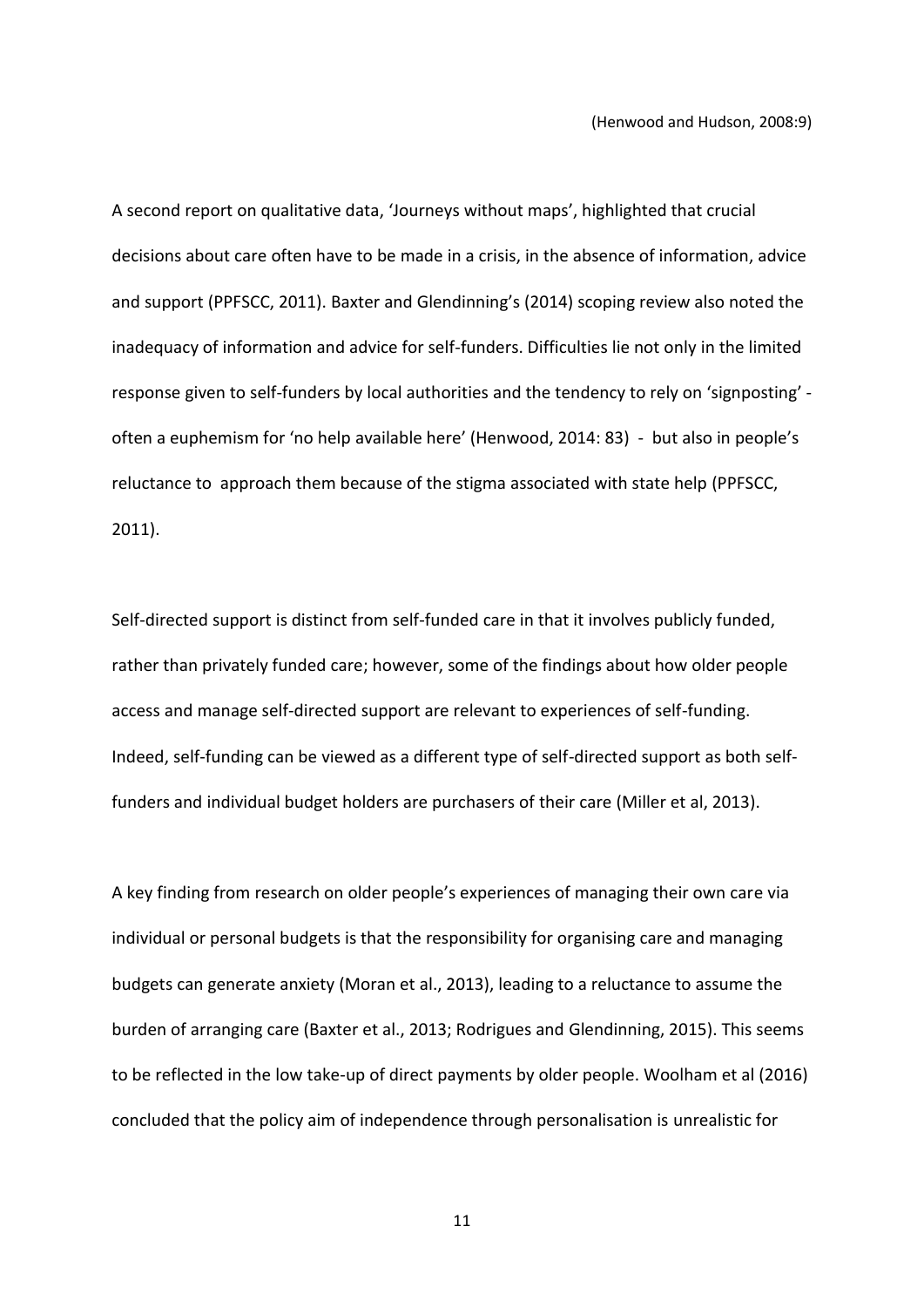older people with complex needs who require support from others in order to exercise choice and control. Moreover, it may not align with their personal priorities and aspirations.

Evidence of older people's experiences of self-directed care corresponds with that on selffunding in that entry to services is often at times of crisis and change, when they feel unable to make decisions and assume new responsibilities (Routledge and Carr, 2013; Zamfir, 2013). This seems to be one reason why less positive outcomes are reported for older people receiving personal budgets than for younger people. For the potential benefits of personal budgets for older people to be realised, all of the following need to be in place: support and guidance at times of crisis and change; strong networks of information and advice; sufficient funding to meet needs holistically; and a well-developed care market giving access to appropriate services (Routledge and Carr, 2013; Zamfir, 2013; Woolham et al, 2016).

Other literature that helps to contextualise the experiences of older self-funders concerns how older people with increasing and often complex needs negotiate losses, manage change and make decisions. Older people invariably need care at the very time when they are facing: multiple losses, such as of abilities, activities, identity and self-worth; fears about the future and concerns about dependency; and conflicting feelings about recognising the need for help but not wanting to be a burden on others (Janlöv et al., 2005; De São José et al. 2016).

#### **Methods: Exploring older people's experiences of self-funding**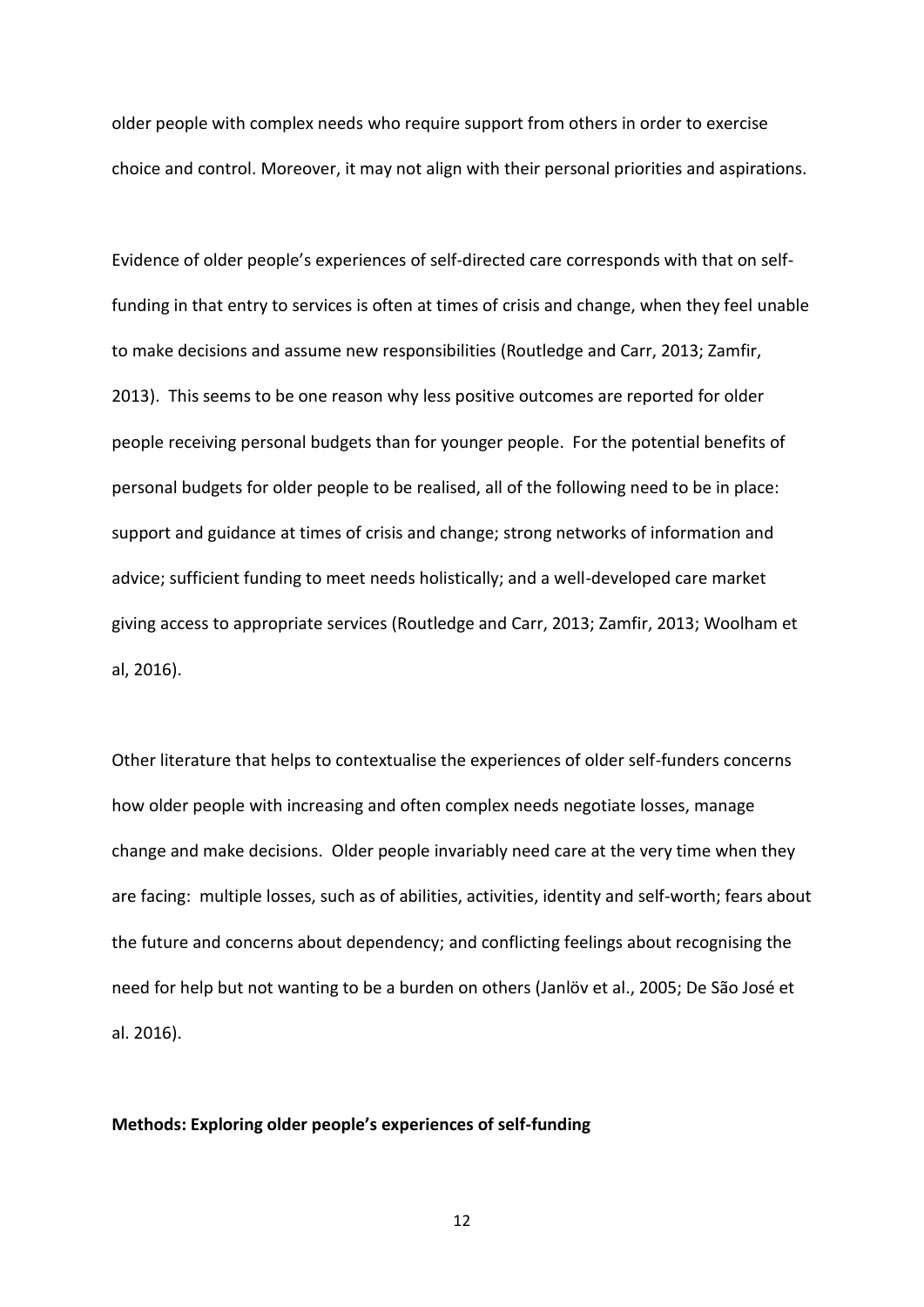Our pilot study explored older people's experiences of self-funding and their pathways through finding and using care services. The study arose from discussions with older people, social care practitioners and commissioners that highlighted the complexities of selffunding, the difficulties faced by older people and the challenges of conducting research in this area. The objectives were to identify key areas to explore in a larger multi-site study and to test out methodological processes, including the use of a co-production approach based on research partnerships with older people.

Pilot work was undertaken in two sites in different parts of England between March to November 2015. Ethical approval was given by the relevant University Research Ethics Committees. The study used a participatory methodology, working with a voluntary sector older people's organisation and their established co-researcher group. The academics and older co-researchers collaborated in the design of topic guides for semi-structured interviews and focus groups that would encourage participants to share their views and experiences of self-funded care.

Eight people, recruited via the local voluntary organisation for older people and other local networks, took part in semi-structured interviews. These included seven people who were self-funding and one who was supporting a family member with self-funded care. Two people who were self-funding lived in extra care housing; the remainder lived on their own in the community. All were either widowed or divorced. Their ages ranged from 70 to 92; five were female and three were male. All were of White UK ethnicity. In addition, nine members of a Black and Minority Ethnic (BME) elders group who were supporting family and/or community members in managing self-funded care took part in a focus group,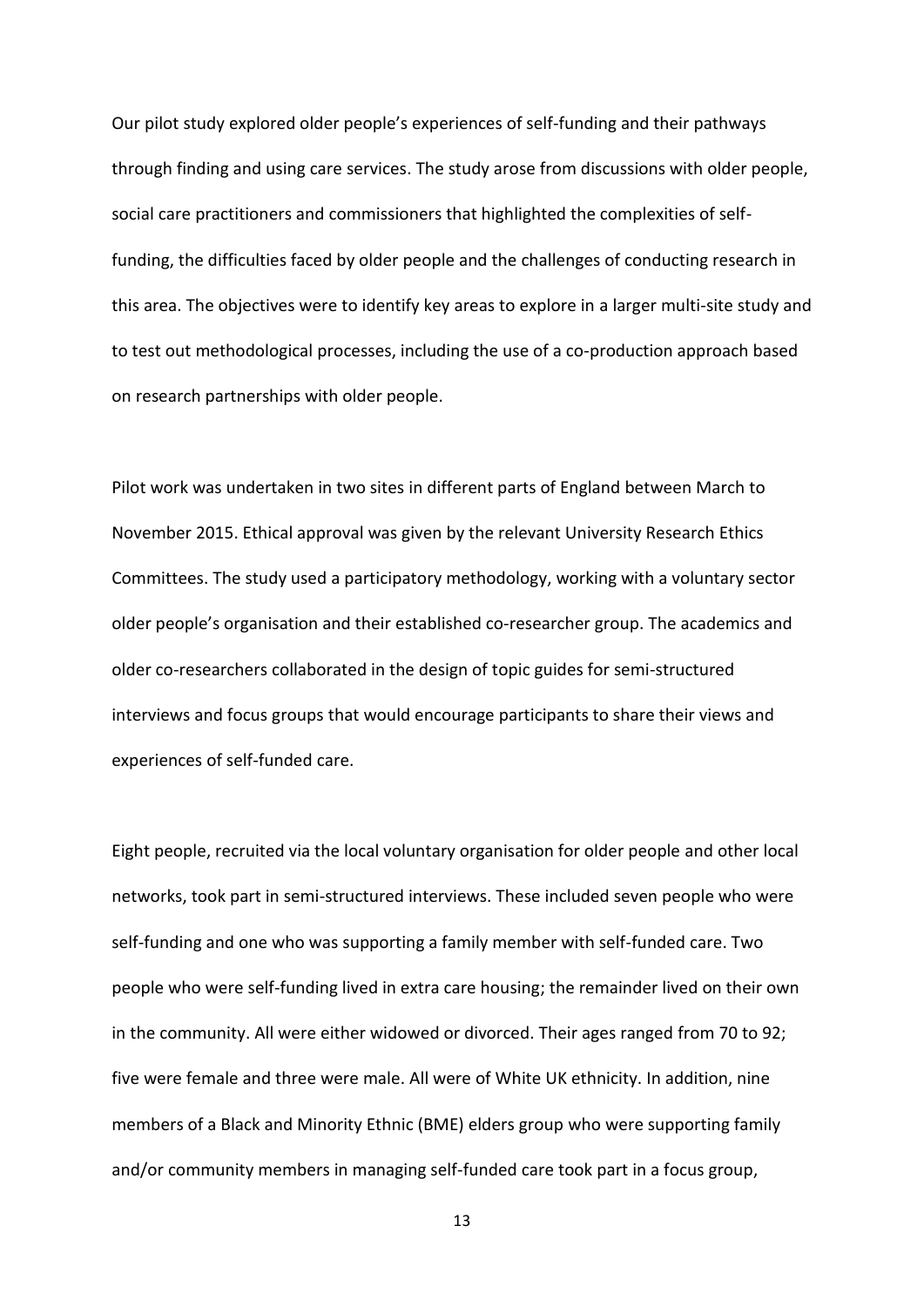though this data does not form part of the analysis here.

The interviews were digitally recorded and transcribed verbatim. The transcripts were first analysed thematically (Ritchie et al, 2003) using NVivo software. This identified recurring themes, but lost a sense of participants' individual journeys through the process of negotiating self-funding. The transcripts were therefore subsequently re-read as coherent narratives and presented as case studies, reflecting the previously identified themes. The purpose here is not to give a comprehensive account of the study findings, but to illustrate some of the complexities involved in self-funded care by applying a relational-political CA framework.

#### **Applying a CA lens to experiences of self-funding**

The interview transcripts were first analysed thematically. The themes were grouped into two broad categories that related to different stages of the process of finding and using care services. These categories in turn relate to different components of CA: the conversion of commodities into capabilities and the translation of capabilities into functionings (*see Figure 1*).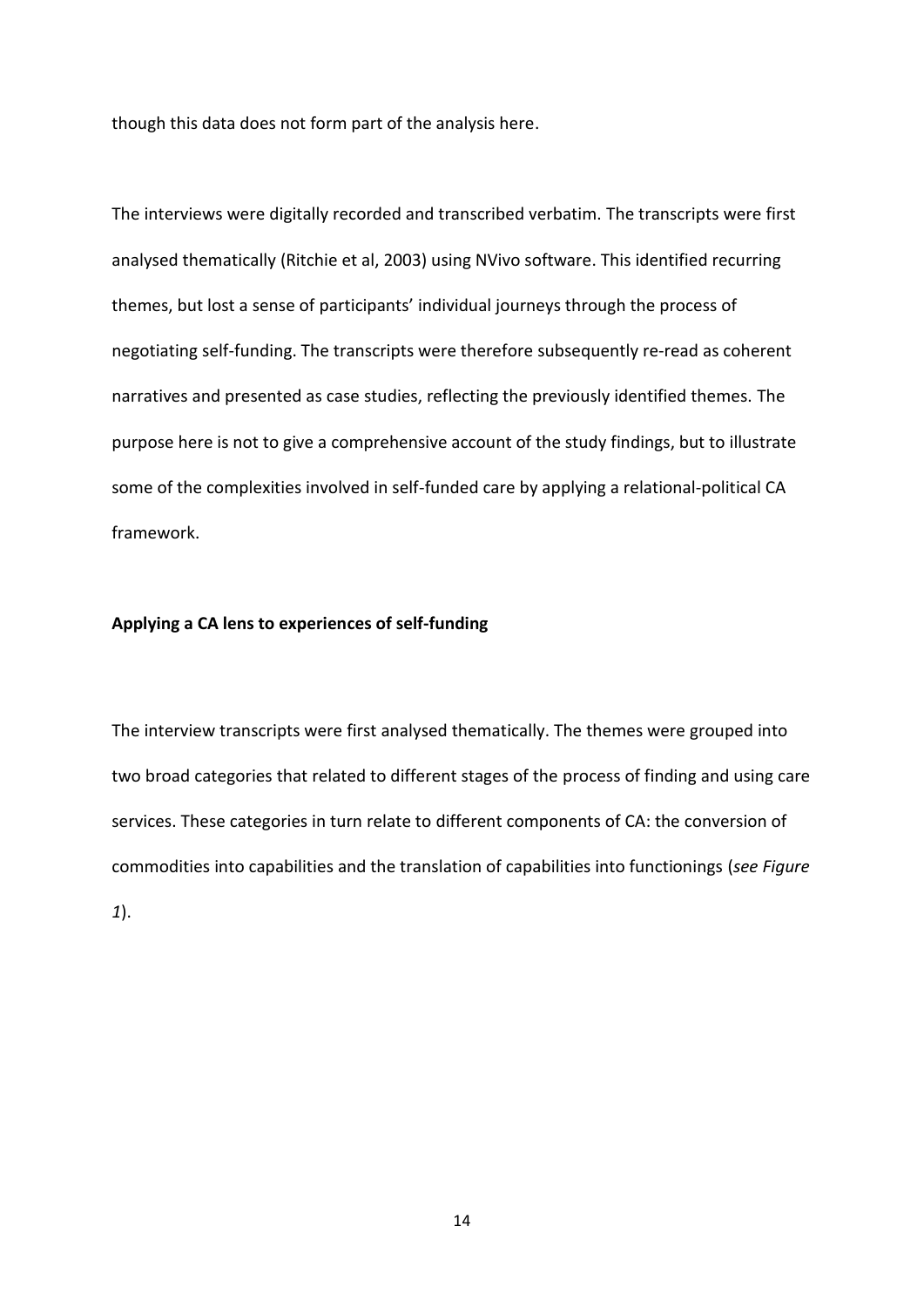## *Figure 1: Summary of categories and themes*

## **Seeking and engaging care:**

## **Factors affecting the conversion of commodities into capabilities**

- Poor access to information
- Own needs not prioritised
- Costs of care not justified/prioritised
- Lack of access to available, affordable and appropriate care
- Absence of confidence and trust in services
- Lack of physical and mental ability to source and engage care/ no support from others to do this

## **Managing care:**

## *Factors intervening between capabilities and functionings*

- Stress and anxiety related to care arrangements
- Needs remaining unmet/new needs generated
- Poor quality care outcomes not achieved
- Inability to renegotiate or end care relationships
- Concerns about wellbeing of carers
- Infringement of personal boundaries
- Damaging/devaluing care relationships
- Loss of self-esteem, identity and/or dignity

Reflecting our approach of combining a focus on the coherence of lived experiences via study of the 'case' with identification of themes based on comparison across 'cases', the analysis here is based on illustrations from two participants' transcripts, selected to highlight themes from each of the above categories.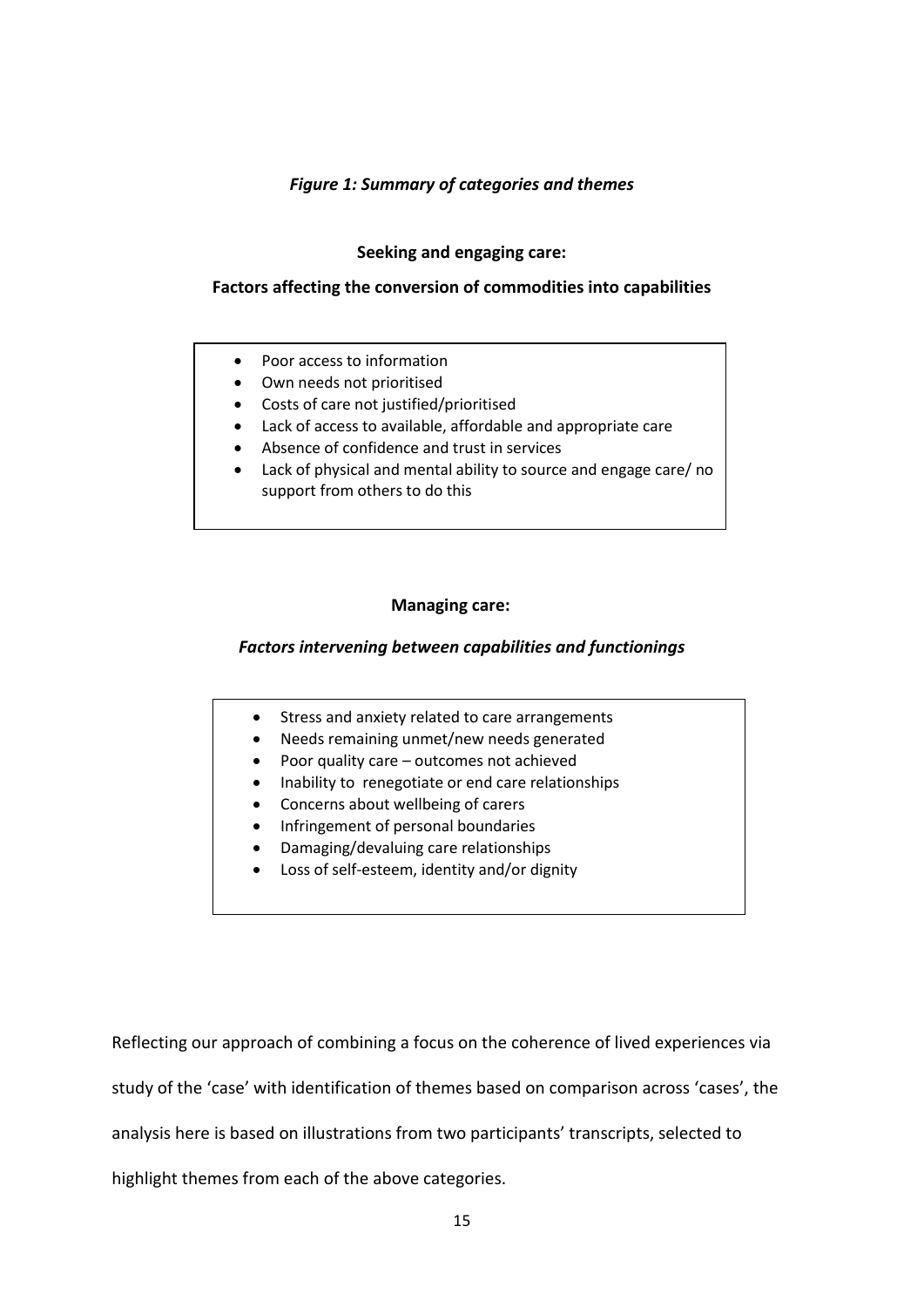#### *Helen<sup>2</sup>*

Helen is aged 85 and lives with her son. She has multiple health needs, including severe arthritis and glaucoma, and received a local authority funded reablement service for six weeks after her discharge from hospital. Helen explains what happened when the free reablement service ended:

When at six weeks the agency stopped doing it under this scheme and I got horrendous bills from them ... I was taken by surprise by having to pay for it … eventually I had bills that I almost couldn't pay from that agency. So I stopped it …I just sort of cut off my communication with them as soon as I could 'cos I got scared about the money.

Helen's experience shows that the costs of care can be a shock, especially for people needing lengthy or multiple visits or who are unfamiliar with the level of fees charged. Eligibility criteria represent the threshold below which needs are not seen as legitimating state funding and which must therefore either be funded privately, met through other sources (such as family) or remain unmet. However, the high threshold means that even people with ineligible needs may face significant difficulties with personal care and everyday living and perceive the costs of care as beyond their means. Their perception of the affordability of care and willingness to prioritise this expenditure are key factors affecting the conversion of commodities into capabilities. Assuming an ability and willingness to pay solely on the basis of a certain level of financial resources ignores individual feelings and perceptions about paying for care, the costs involved and the nature and level of needs.

**.** 

<sup>&</sup>lt;sup>2</sup> The service user names are pseudonyms.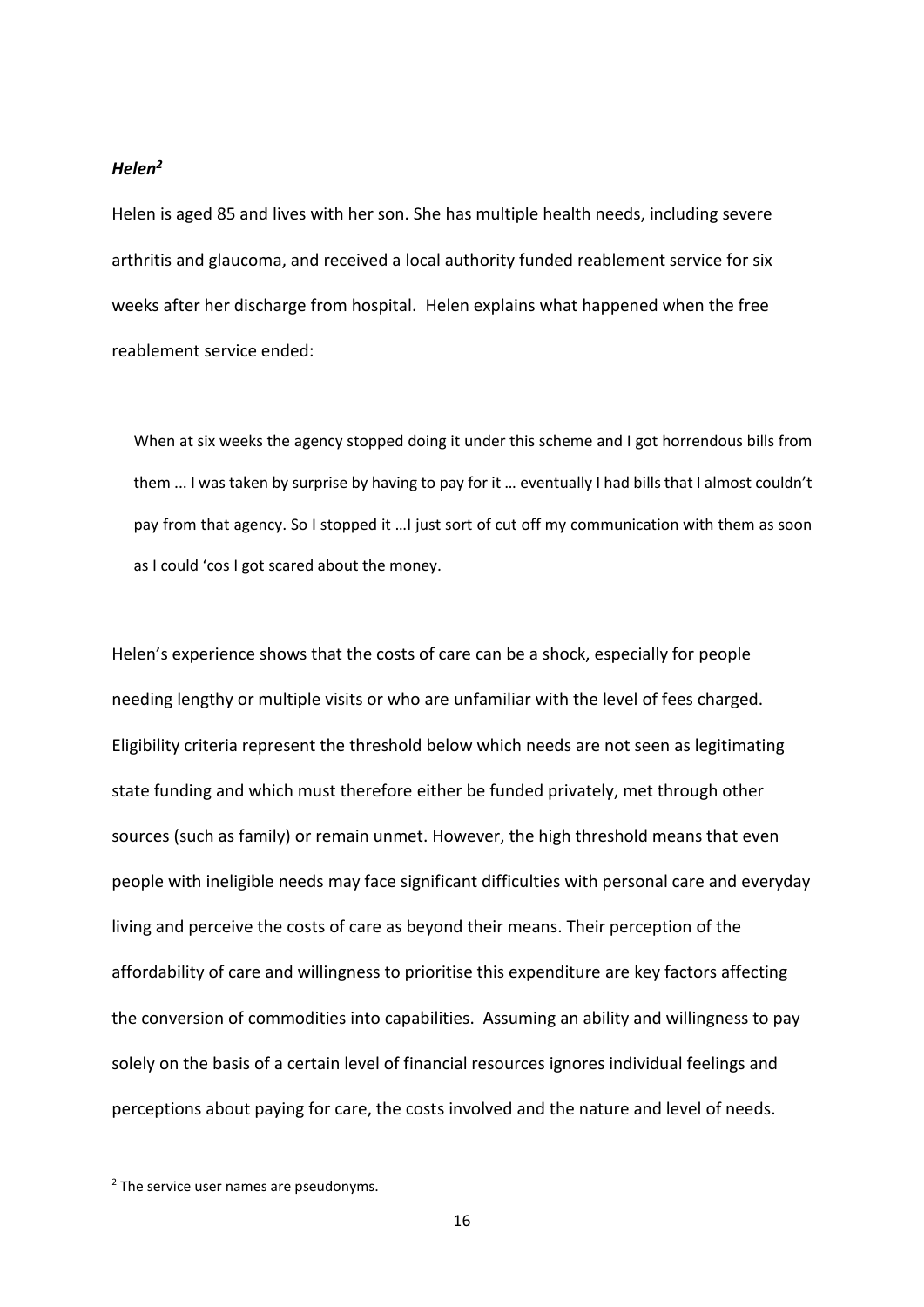The LA had already identified Helen as a 'self-funder' and she received no assessment at the end of the reablement period. There was no opportunity for her to discuss her concerns, even though they are significant conversion factors that influence the deployment of financial commodities to the purchase of self-funded care. Consequently, Helen ended the service abruptly, with potential adverse implications for her longer-term health and wellbeing.

Other conversion factors are access to information about sources of help and the ability to access these. For Helen, this was facilitated by support she was already receiving from a volunteer from a home library service:

She … said she had stumbled across somebody who was doing cleaning for other people that she visited and … she had noticed that this person seemed very caring, so maybe she would help me, and sure enough … I got in touch directly with (*carer*) … otherwise I would not have known anybody.

However, even having arranged care does not give Helen the reassurance of knowing that help will be available when she needs it. Without regular administration of eye drops, her glaucoma will deteriorate. This is a particular concern when her son is away at weekends. Even though Helen pays for help, she trades her own needs against her concerns for the carer:

It's hard for me sometimes to winkle out whether I'm inconveniencing the person more than they ought to be. (Carer) is very very sweet, but I have to ask her for things that I'm sorry to ask, you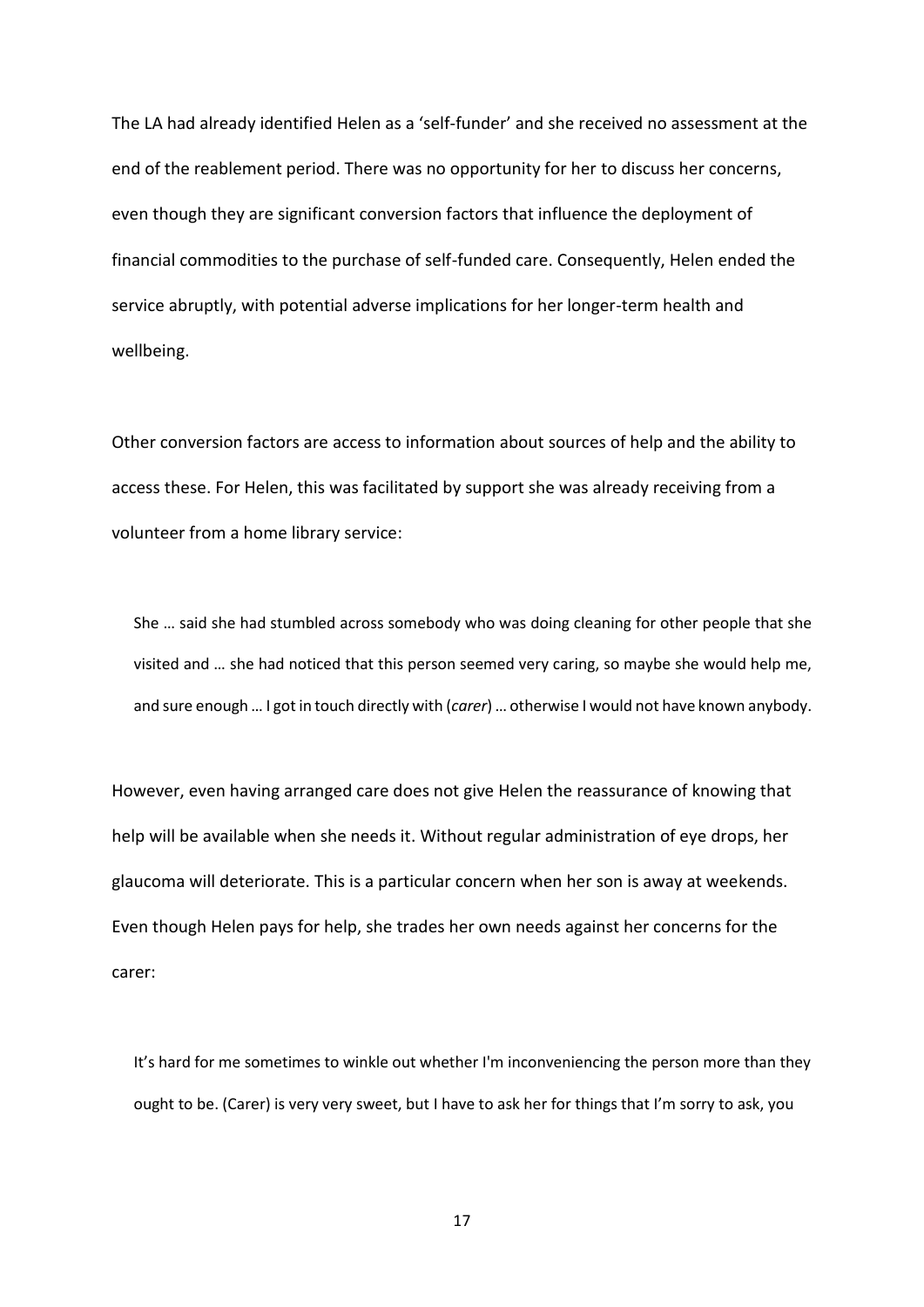know, sometimes very early in the morning … or I feel so self-conscious about the weekends and that's when she's needed the most, because the surgery isn't open.

This illustrates relational factors that intervene between capabilities and functionings. Helen is not acting as a self-interested consumer, but basing her decisions on the perceived impact on the paid carer and moral judgement about what it is reasonable to ask or expect.

It is not just a matter of securing appropriate help, but how receiving care makes Helen feel, which in turn is affected by carer motivation, attitude and behaviour. Helen explains:

(It's) important … for me to get the feeling that they actually want to do it, and I wouldn't care if the only reason they wanted to do it was the money because at least that would be a genuine motivation on their part.

Helen's account highlights a fundamental difference between the purchase of care and the purchase of commodities; namely that the purchaser, who is assumed to wield power and control in the exchange, is often in a position of vulnerability and insecurity. Helen describes the first time she received help with showering:

You knew that if you didn't hold your nose and jump in it simply wouldn't happen so it was a choice between never having a shower ever again, or getting over the fact that you were going to get undressed in front of someone who wasn't intimate.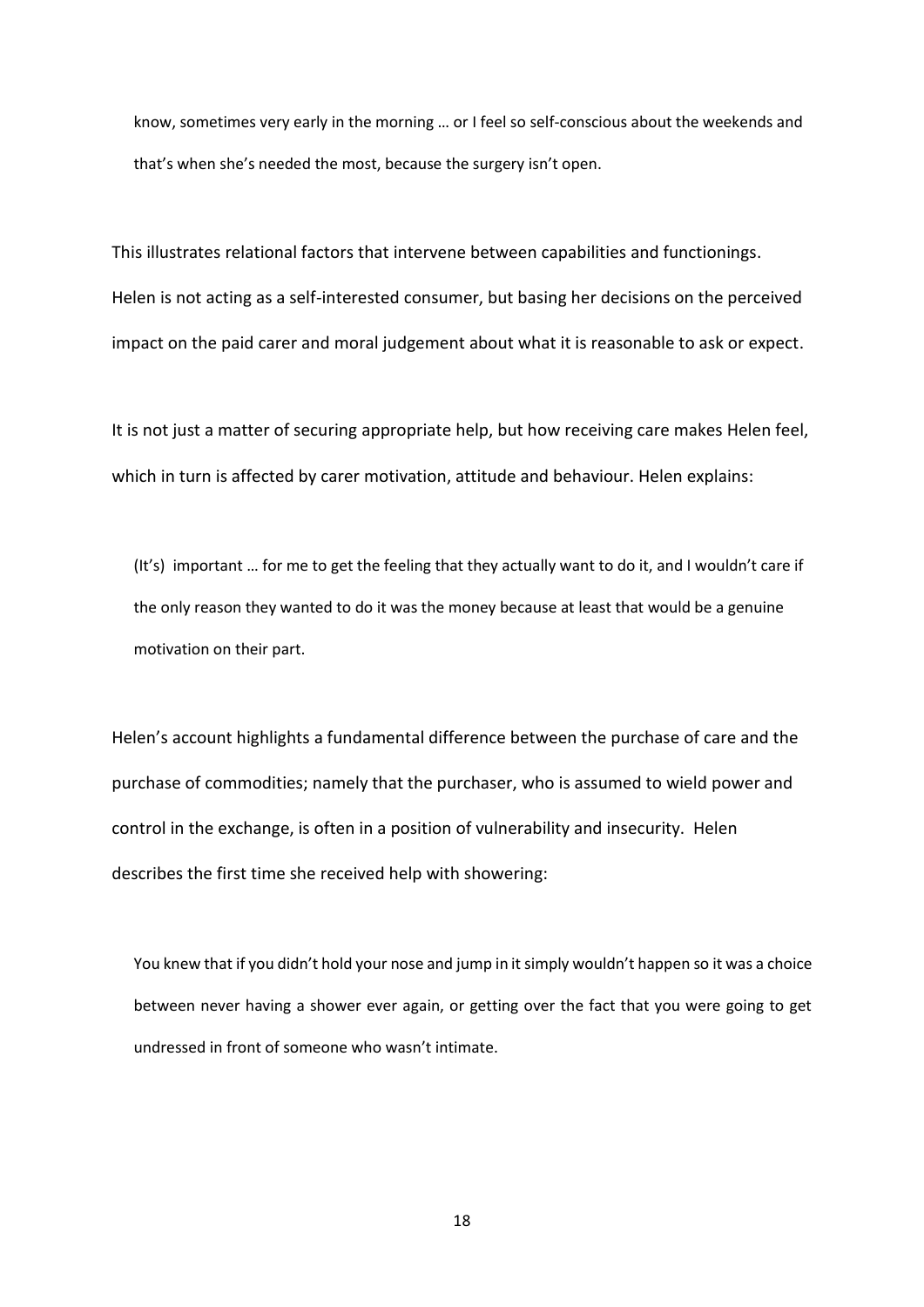A key factor in rendering this care acceptable, and therefore in determining whether receipt of care resulted in improved wellbeing, was the quality of the relationship established with the carer:

One of the two helpers became such a close friend that I can't picture anything that I would genuinely need that she wouldn't genuinely want to do. I mean that sounds very extreme but I got lucky, we're still in touch, we became intimates, very little in common but except for the fact that there was this sympathy on both sides, and she's very good at her job …

However, even securing good quality care from someone who is liked and valued does not mean that wellbeing is achieved. Helen added,

It's a very hard one because in fact the way I feel way down, way down deep is I don't want you to be here ... the whole procedure ... it's something I don't choose.

#### *Sally*

Sally is aged 70, divorced and lives alone. She has had rheumatoid arthritis for over 50 years but has become more disabled with age. She receives a mix of privately funded care and state funded care, provided by different agencies. Sally lives some distance from the town, making it more difficult to find care, especially for short visits:

It's tricky because it's a long way for anyone … people aren't going to want to drive all the way here for one hour's work are they?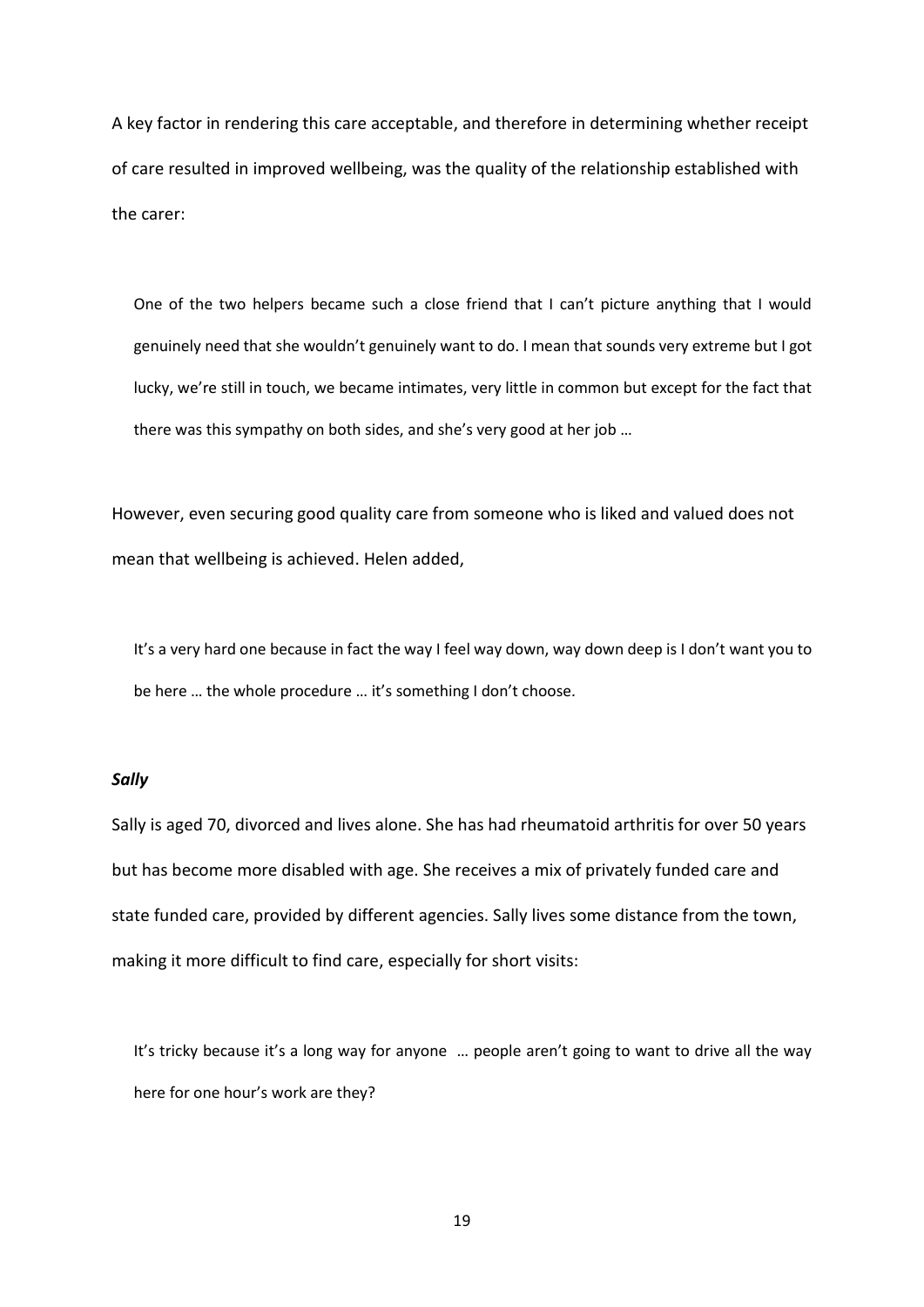The extra charge to cover carers' travel costs reduces the amount Sally has available to pay for the care itself. The supply of care by private providers is subject to the limitations of the market (Scourfield, 2012) and in rural areas that are difficult to access or have low demand, care costs are likely to be inflated.

Sally accepts the need to purchase private care over and above her state-funded care:

I don't want to be the sort of person who's grabbing every bit of money that they have a right to, do you know what I mean? I don't think that everything is just a right. I want to live with myself so I don't want to get every penny I can get.

Sally's experience demonstrates the significant role of attitudes and values as conversion factors between commodities and functionings. Moreover, it refutes any construction of Sally as a detached and rational consumer acting in her own interests. Rather, she is invoking personal and cultural values to make complex judgement about what help it is morally acceptable to ask for and accept.

Sally's views about exercising control over care via a direct payment resonate with the findings reviewed earlier. Recruiting and managing carers and dealing with the financial management were seen as burdensome tasks that added to the stress and anxiety she was already feeling: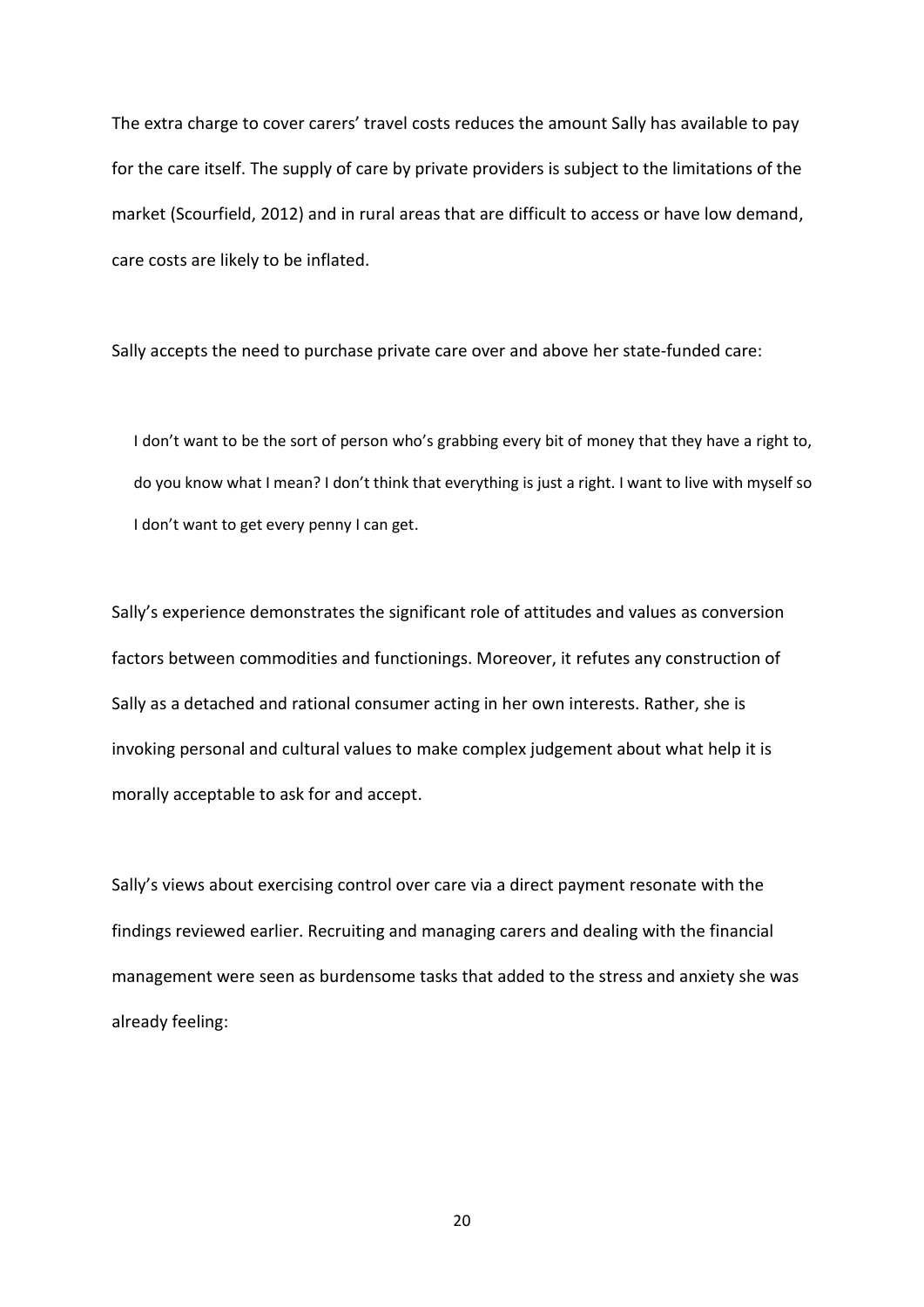And then you ring somebody and then you interview them and I just thought, oh I can't cope with that, I would find that really difficult interviewing someone. What if you don't like them, it's really difficult isn't it to say, well no I don't think you'll be suitable, you know.

Despite being a self-funder, Sally is obliged to receive a service she does not want and her physical vulnerability and dependence detract from any sense of being 'in control' of her care. She comments: 'It's sometimes really difficult to feel like an equal if you're not equal physically'. Even though she is paying for the service, Sally finds it difficult to voice her wishes and requirements about personal care, partly because she is concerned about the impact on her carers:

I mean, even with my legs, can you put extra (cream) here, and then they're just sort of doing, you know, they're chatting and not necessarily doing quite what you wanted. ... I just think a lot of it's adapting yourself to something that you'd rather not have had, if you know what I mean and I'm a bit shy. … I know that (carer) has a problem with deformities and so again, I wouldn't like to ask her to put cream on my legs because they're ... not how they should be!'

This reveals the intensely personal and interpersonal nature of the 'service' that is being purchased and the extensive ramifications this has for identity and emotional wellbeing. Wellbeing depends on relational processes through which care is transacted, rather than the 'product' (such as being bathed) itself. Sally reveals some of the subtleties involved in this process as she describes one of her former carers:

She's just like a whirlwind and the minute you opened the door she started talking and she never stopped for an hour!... And she did everything at such a pace … I do feel uncomfortable when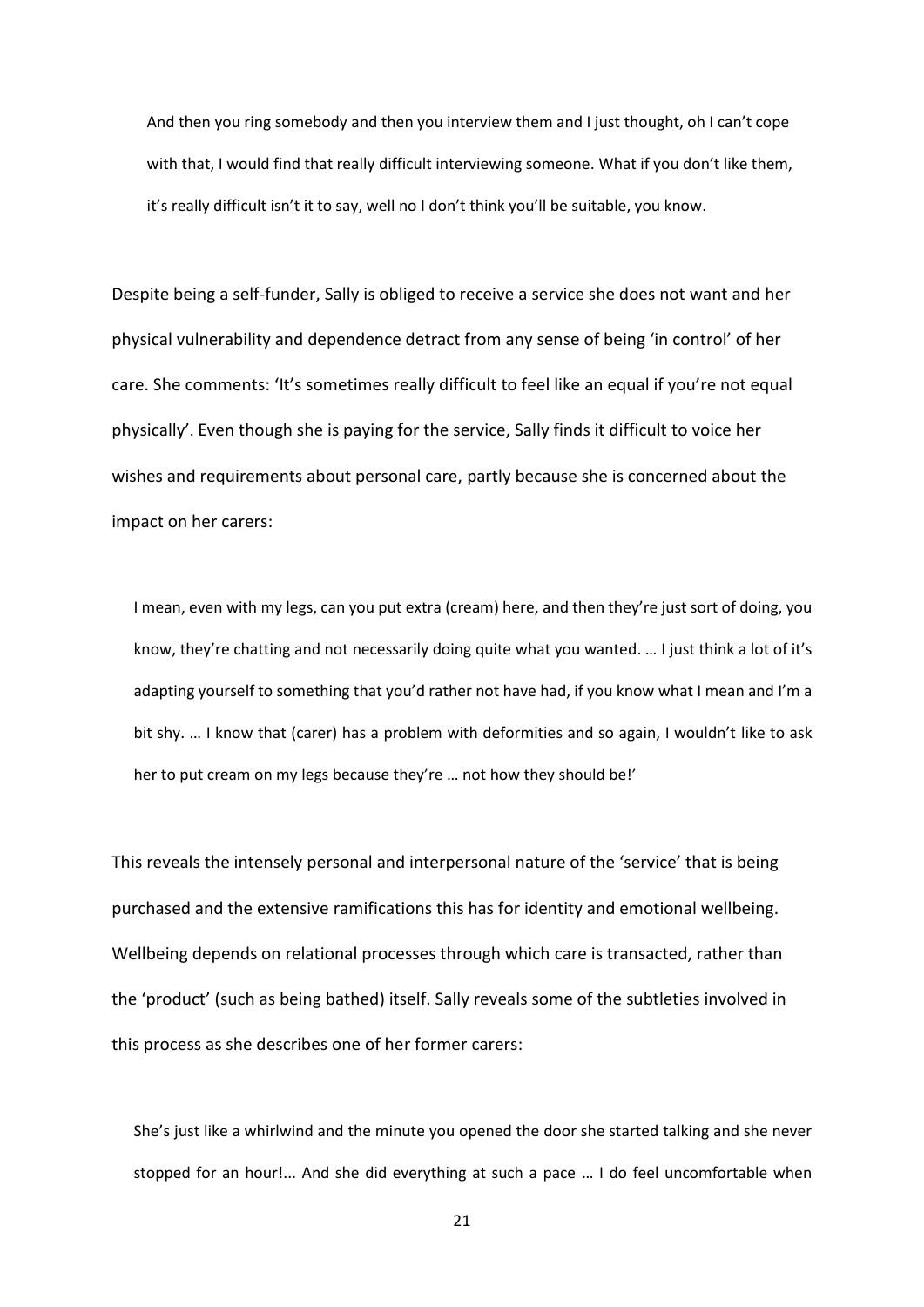someone's practically running round … it makes me feel more disabled, you know, it makes me feel more different if someone's practically running around.

Familiarity and trust in the carer's competence are needed for the functioning of having access to personal care to convert to an outcome of wellbeing:

Someone who doesn't know me coming and doing the bath bit … I'm lying in the bath when you should be relaxing, getting really anxious about getting out because that is very difficult, getting my legs over the side, getting me onto a stool and down, so I think because I know she's there behind me and she's pretty big and strong ... So if you just had a stranger doing that I'm just not sure. … she's pretty strong, you know, and I think well, she'll catch me if my leg gives way or something.

#### **Discussion**

Applying a relational-political CA lens to participants' experiences of self-funding exposes the fallacy of presumptions that their commodities enable them to exercise choice and control and that their processes of seeking, arranging and managing care are rooted in rational self-interested decision-making.

Starting with the relational dimension of CA, relationships are intrinsic to understanding processes through which commodities are converted to capabilities and functionings to wellbeing. Older people's relationships with others act as commodities in their initial efforts to find care, and the amount and type of care received from informal sources is itself a commodity that generates capabilities and potentially diminishes the need for paid care. At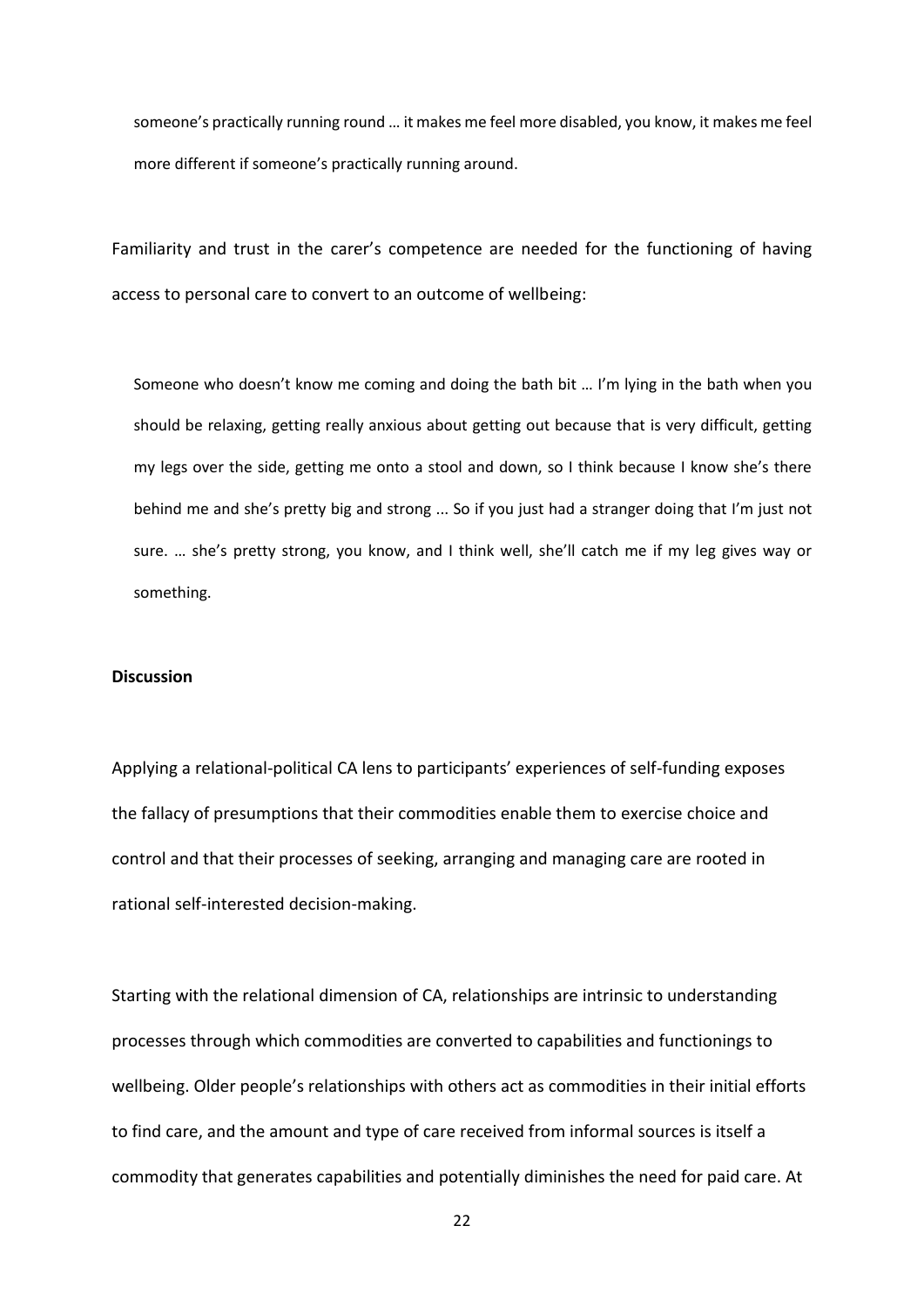the level of capabilities, older people's potential to achieve outcomes is enhanced by their formal and informal care relationships when these allow negotiation and choice. As well as influencing decision-making processes, relationship factors are also central in older people's evaluation of functioning or wellbeing. There is abundant evidence that older people view the nature of their relationship with carers as 'a core determinant of the quality of care' (Walsh and Shutes, 2013: 402; see also de São José et al. 2016). O'Rourke (2016) found that the *experience* of personalisation was not about individualised support, but relationships of mutual empathy and understanding, in which both older person and care worker accommodate to each other's needs and preferences.

Like Sally and Helen, older people frequently make decisions about care based on relationship considerations (Sutton and Coast, 2012; Rabiee, 2013; Rodrigues and Glendinning, 2015; Ward and Barnes, 2015). However, this can prevent capabilities from becoming functionings; for example, an older person might refrain from asking a carer to provide weekend care because of concern about inconveniencing the carer. The centrality of relationships means that their decision-making is entwined in considerations about others. Equally, many older people are embedded in networks of relationships and their care arrangements have direct implications for others. For example, Woolham et al (2016) found that the ability of people to manage direct payments and personal budgets was closely linked to the availability of help from others, especially with paperwork.

Outcomes or well-being depend not just on functioning, in the sense of having access to and being able to manage care, but on a range of psychological and emotional factors that influence participants' attitudes and experiences in respect of self-funding. For example,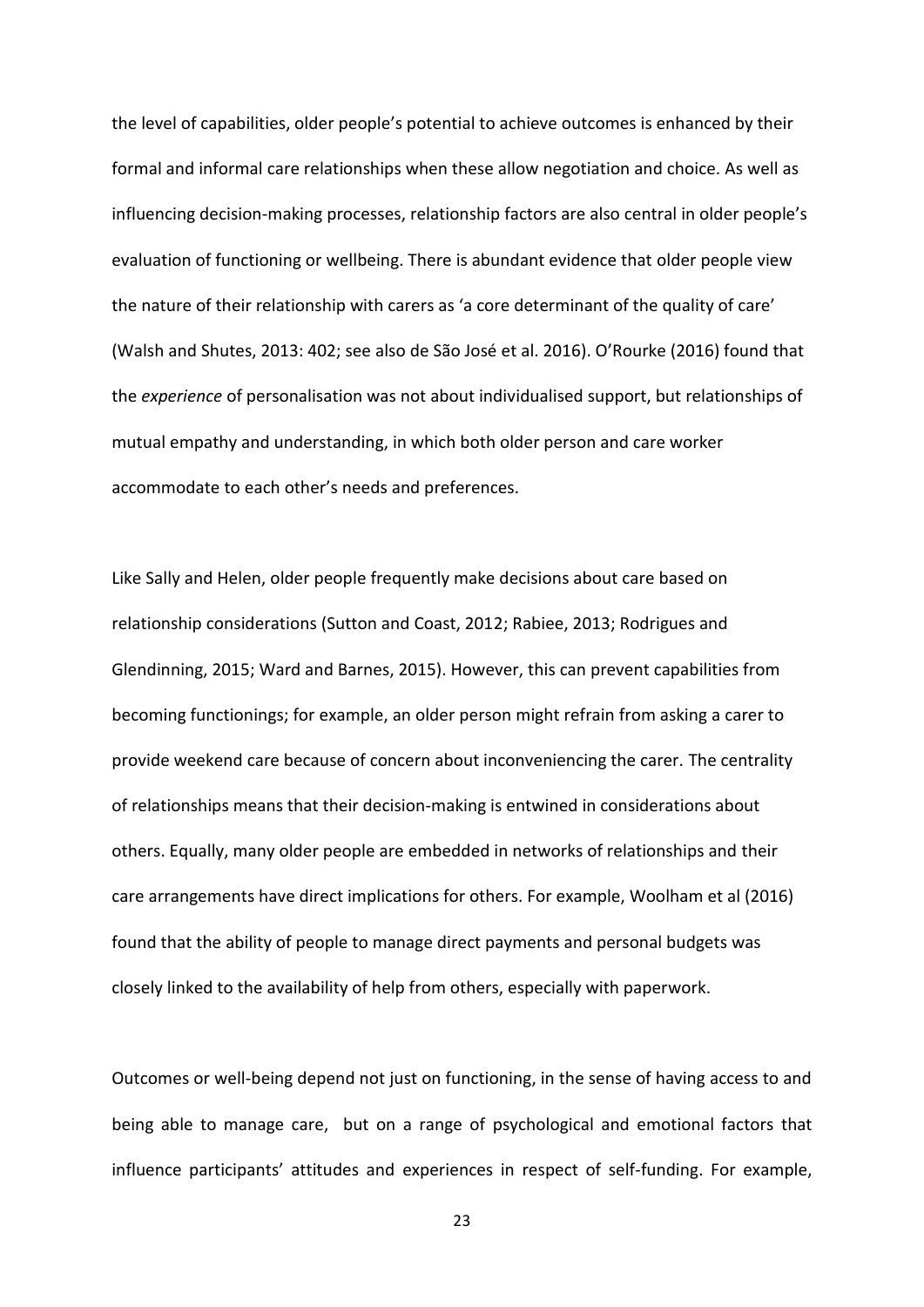permitting strangers to engage in intimate care of their bodies requires older people to realign their personal boundaries. Relational factors between the care recipient and provider determine whether this is accomplished in a way that enhances wellbeing or, conversely, detracts from it, trust being a key factor (Woolham et al, 2016). The dislocation of identity associated with acceptance of personal care may delay and restrict the *functioning* of 'physical and mental health and emotional wellbeing', even when the *capability* is present in terms of access to purchasing power and appropriate services. This is relevant not only to functioning, in terms of personal dignity and emotional wellbeing, but also to feelings of vulnerability and powerlessness that restrict the ability to operate as an employer.

Moving on to the political dimensions of a relational-political interpretation, the wider structural context that gives or deprives people of capabilities in relation to self-funding has to be recognised if CA is to be a useful tool for understanding experiences of self-funding. There is no straightforward relationship between commodity and capability. Being a selffunder does not in itself indicate affluence. Older people who are self-funding may have fairly high levels of need, just below the eligibility threshold, yet very limited financial resources, restricting their ability and willingness to purchase care. Being a self-funder also does not indicate choice; as O'Rourke (2016) found, 'choice' is not a relevant concept when referring to older people's use of social care. Genuine choice depends on a number of significant conversion factors, including: access to information about services; availability of appropriate service options; the skills and confidence to engage with carers/care providers; the time and capacity to weigh up information and make carefully considered decisions; and a situation that renders the purchase of care a preference, not a necessity. These conversion factors are less likely to be available to older people who are socially disadvantaged.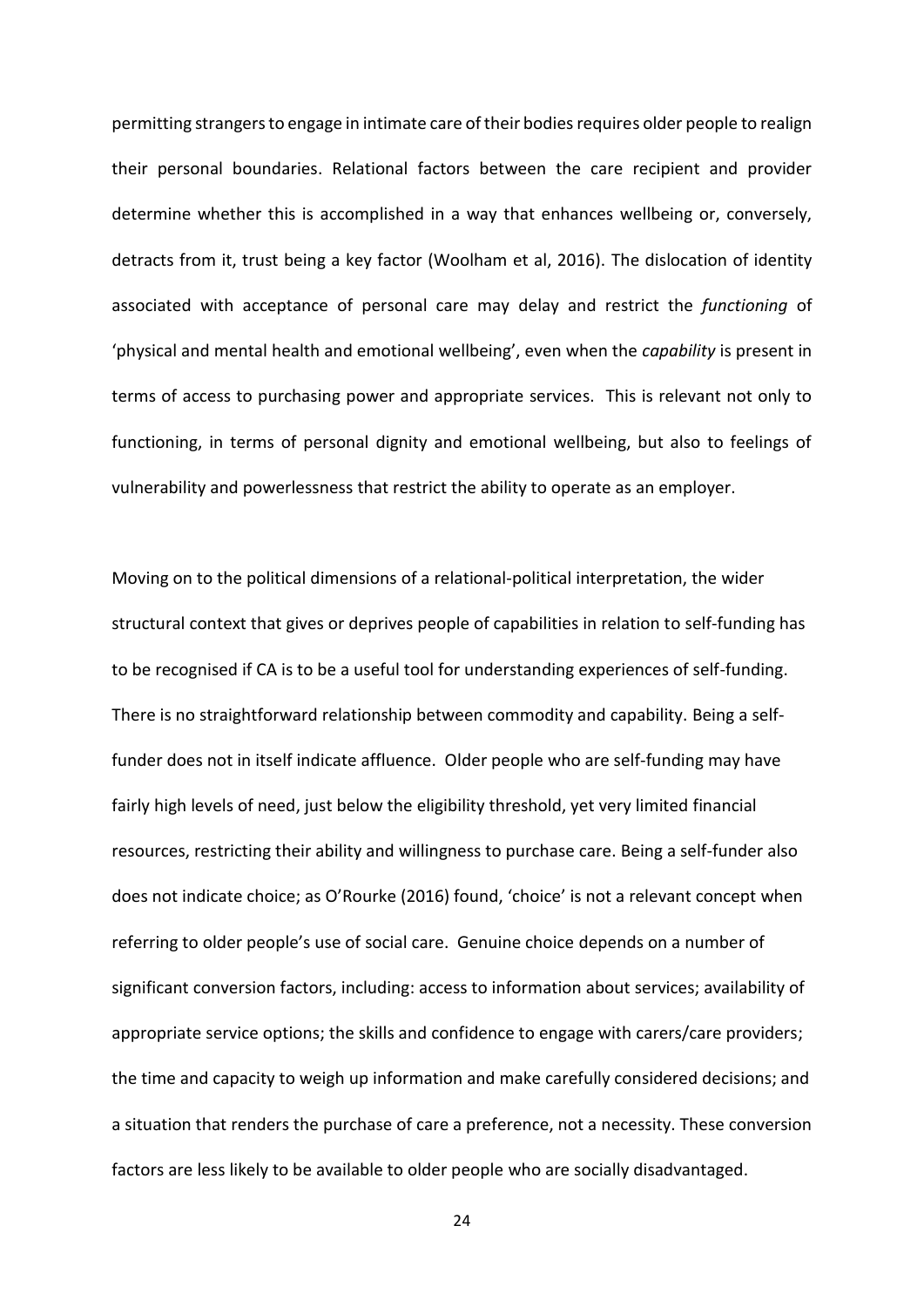A combination of structural and relational factors influenced the processes for converting commodities to functionings. Links to sources of help were often a matter of chance (or 'stumbled across', as Helen expressed it); recommendations made by someone known to them helped to establish trust in the service from the outset. However, older people who lack social capital - often those with the highest level of needs – may be the least likely to have access to trusted sources of information. Robeyns (2005) distinguishes between personal, social and environmental conversion factors and here they are intertwined; individual abilities and lifestyles, social networks, community facilities and geographical considerations, such as rural/urban living, all affect connections with potential sources of information and support. Whilst most LAs provide 'signposting' services to direct individuals to relevant sources of help, such as assistance with claiming welfare benefits, this does not address the conversion factors that may deter people from acting on this advice, such as sensory or mobility impairments, lack of confidence, depression, or cultural attitudes that render them resistant to claiming benefits or seeking help.

#### **Conclusion**

When evaluating policy from a CA perspective, the central question is whether it is 'conducive to expanding the opportunities for people to live a life they value' (Deneulin, 2011: 3). Many older people who are self-funding their care face numerous obstacles to leading the life they have reason to value. Our application of CA to experiences of selffunding is original and significant in highlighting the differences between purchasing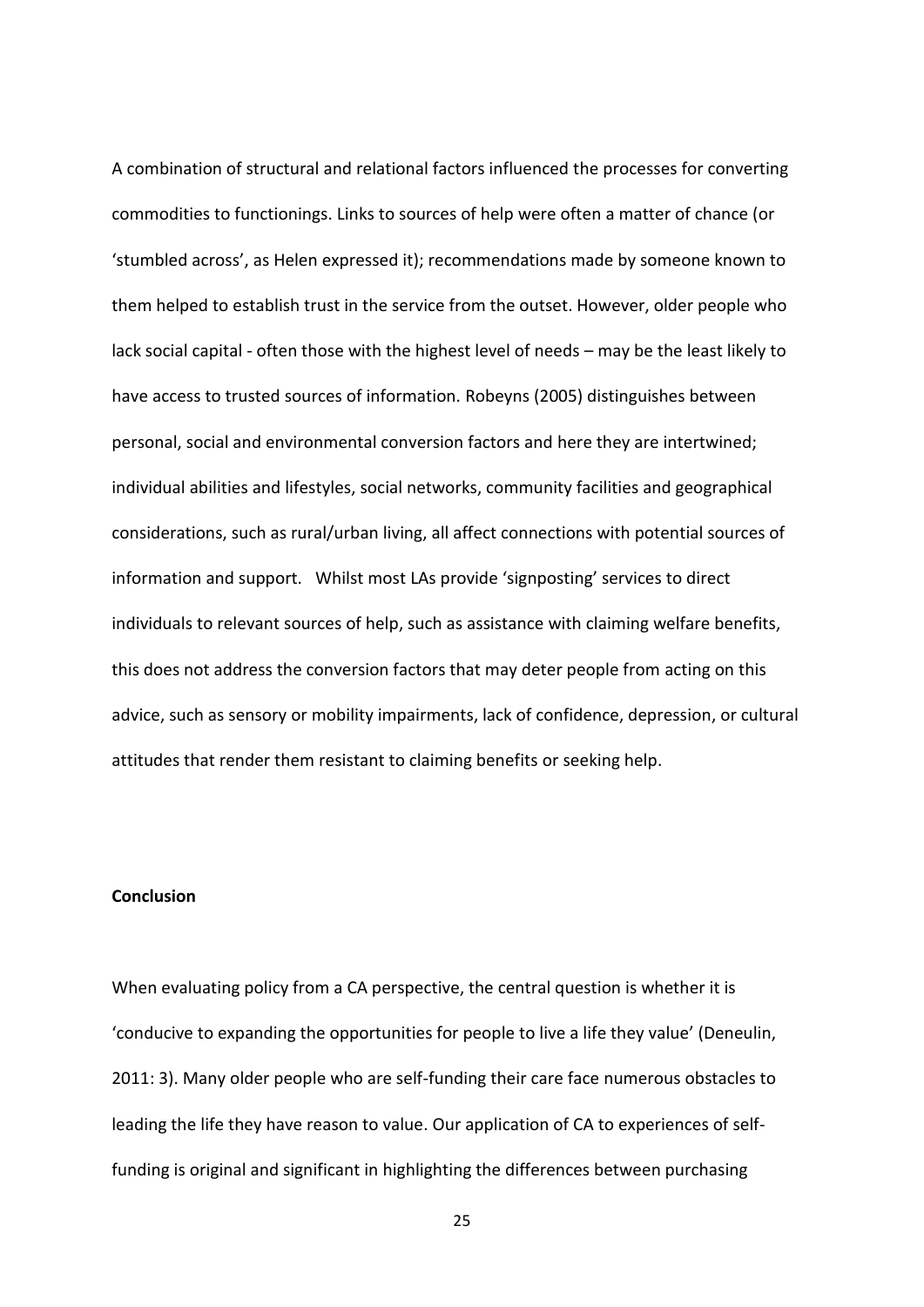commodities and purchasing care and facilitates analysis of the complexities involved in finding, arranging and managing care, particularly for older people with multiple needs.

While policy and practice tend to focus on commodities – whether someone's financial means is above the prescribed threshold – our research highlights the significance of conversion factors that intervene between commodities and capabilities and the subtle processes that intervene between capabilities, functionings and experiences of wellbeing. Rather than a straightforward sum in which a certain level of financial assets equals the purchase of care (and thereby assumed wellbeing), CA reveals a far more complex equation involving multiple variables and interactions between personal characteristics (such as age, gender, ethnicity and impairment), available resources, and environment (incorporating physical, social, economic and, political factors (Mitra, 2006). In particular, our findings refute the notion that older people's wellbeing can be viewed as a product of individual purchasing power and consumer choice; rather, it has to be understood as generated through relationships with others (Barnes et al, 2013). This requires the application of a relational-political interpretation of CA (Deneulin, 2011), widening the lens to incorporate networks of care, including those providing care, and viewing capabilities and functionings in collective and relational terms.

To facilitate a thorough analysis and critique of the impact of self-funding policy on older people's wellbeing, CA needs to engage with broader concerns beyond that of 'the life that the older person has reason to value', encompassing mechanisms through which social and economic inequality is created and sustained – causes as well as symptoms (Sayer, 2012). A relational-political interpretation of CA allows examination of the broader context of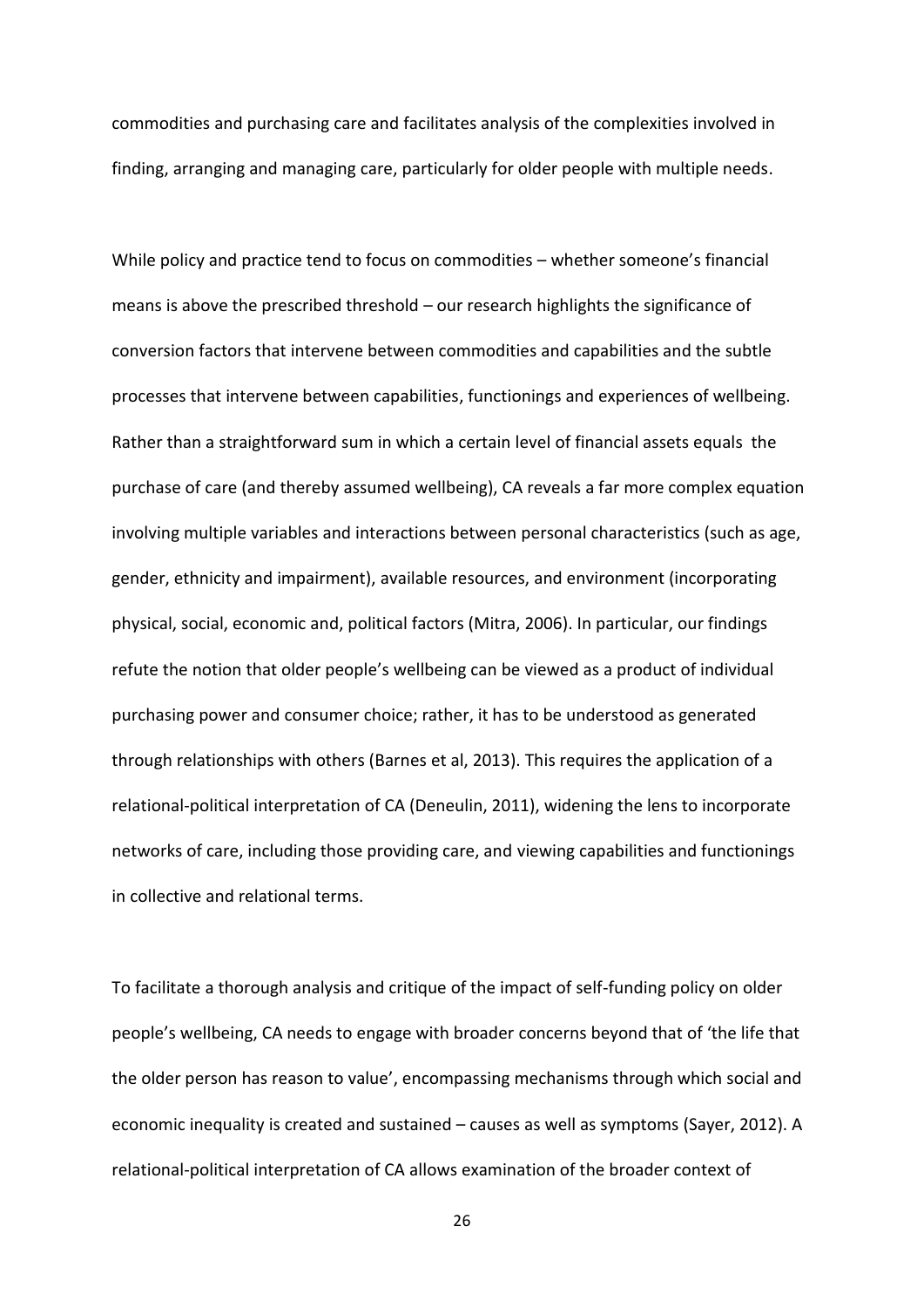capability deprivation; for example, the impact of the lifecourse and structural factors earlier in life that impinge on current capabilities (Lloyd-Sherlock, 2002). It also takes account of the significance of relational factors that influence individual reasoning and decision-making. Further work is needed to develop the potential of a relational-political CA as a critical tool for exposing the social inequalities that underpin the experiences of many older self-funders and, more importantly, for formulating more socially just policy responses to the funding of social care.

#### **Acknowledgements**

The pilot study was funded by University of Brighton Rising Stars Award. The authors would like to thank all participants who gave their time to the pilot project and to sharing their experiences of self-funded care. They would also like to thank Bea Gahagan and the older people's research group at Age UK Brighton and Hove; and Mike Reynolds and the staff at Mill Rise, Staffordshire. They would like to acknowledge the valuable feedback on an earlier version given by the reviewers and by Nicki Ward, University of Birmingham.

#### **References**

- Barnes M, Taylor D and Ward L (2013) 'Being well enough in old age', *Critical Social Policy* 33(3): 473-493.
- Baxter K and Glendinning C (2014) *People who fund their own social care.* Scoping Review, NIHR, School for Social Care Research.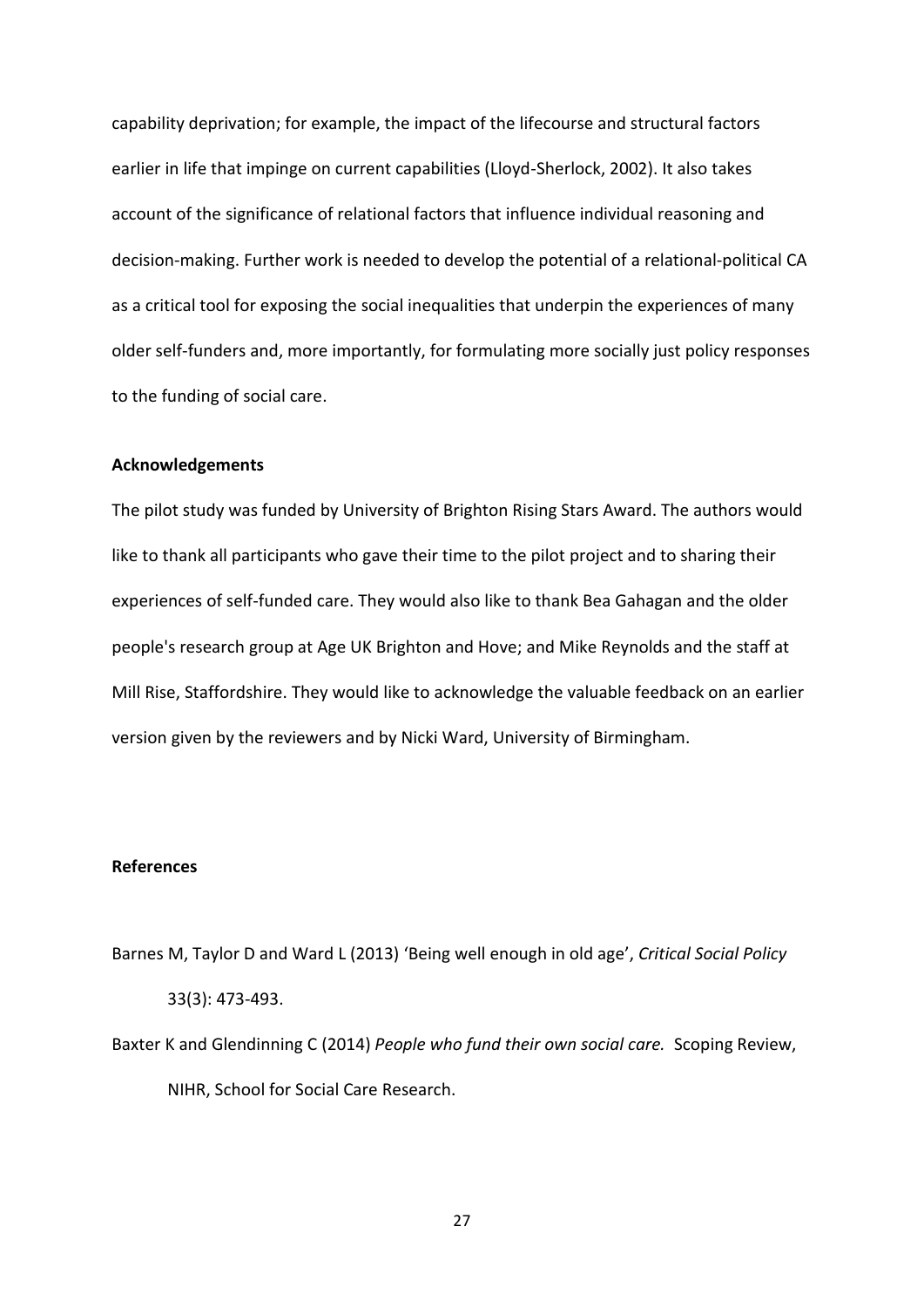- Baxter K, Rabiee P, and Glendinning C (2013) 'Managed personal budgets for older people: what are English Local Authorities doing to facilitate personalized and flexible care?' *Public Money & Management* 33(6): 399– 406.
- Beresford P (2014) 'Advancing the positives of personalisation/person-centred support: a multi-perspective view'. In: Needham C and Glasby J (eds) *Debates in Personalisation.* Bristol: Policy Press, pp.153-166.
- Braber C den (2013) 'The introduction of the Capability Approach in social work across a neoliberal Europe', *Journal of Social Intervention: Theory and Practice* 22(4): 61–77.
- Carpenter M (2009) 'The capabilities approach and critical social policy: lessons from the majority world?', *Critical Social Policy* 29(3): 351–73.
- Commission for Social Care Inspection (2008) *The State of Social care in England 2006-7*. London: Commission for Social Care Inspection.
- Commission on Funding of Care and Support (2011). *Fairer Care Funding: The Report of the Commission on Funding of Care and Support. (The Dilnot Report*). London: The Stationery Office.
- Dean, H. (2009) 'Critiquing capabilities: The distractions of a beguiling concept', *Critical Social Policy* 29(2): 261-278.
- Deneulin S (2011) *The Capability tradition: a note on two interpretations*. In seminar on Martha Nussbaum and the Capability Approach. University of Bielefeld, June (Vol. 26).
- De São José J, Barros R, Samitca S and Teixeira A (2016) 'Older persons' experiences and perspectives of receiving social care: a systematic review of the qualitative literature', *Health and Social Care in the Community* 24(1): 1–11.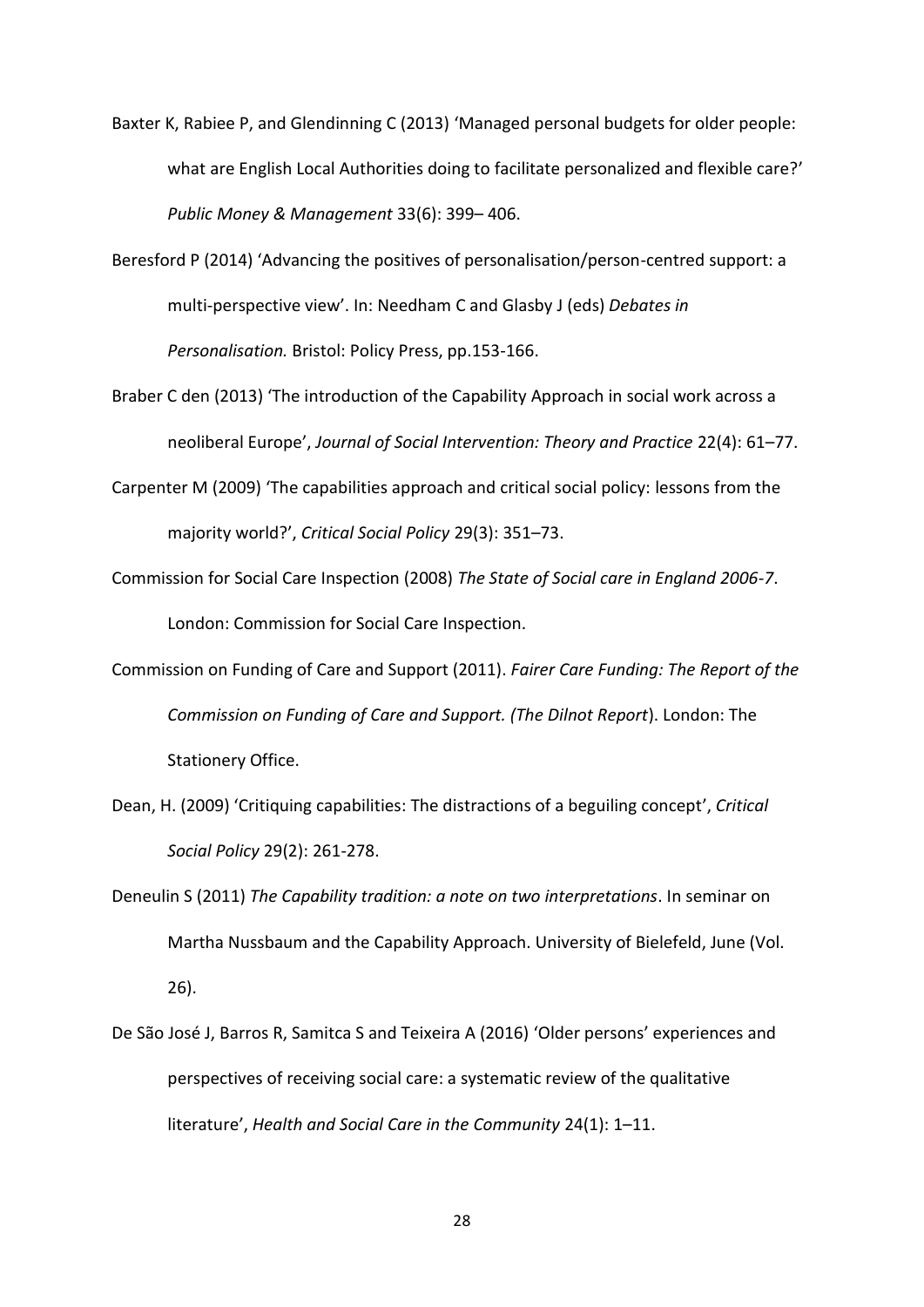Duffy, S (2014) After personalisation. In: Needham C and Glasby J (eds) *Debates in Personalisation.* Bristol: Policy Press, pp.167-184.

- Ellis K, Davis, A and Rummery K (1999) 'Needs assessment, street-level bureaucracy and the new community care', *Social Policy and Administration* 33(3): 262-80.
- Ferguson I (2007) 'Increasing Choice or Privatizing Risk? The Antinomies of Personalization', *British Journal of Social Work* 37 (3): 387-403.
- Goerne, A (2010) *The Capability Approach in social policy analysis: Yet another concept?* Working Papers on the Reconciliation of Work and Welfare in Europe. Edinburgh: Dissemination and Dialogue Centre. Available at:

http://www.sociology.ed.ac.uk/ data/assets/pdf file/0006/43809/REC-

[WP\\_0301\\_Goerne.pdf](http://www.sociology.ed.ac.uk/__data/assets/pdf_file/0006/43809/REC-WP_0301_Goerne.pdf) (accessed 14 October 2016)

- Hastings A, Bailey B, Bramley G and Gannon M (2015) *The Cost of the Cuts: The impact on local government and poorer communities.* York: Joseph Rowntree Foundation.
- Henwood M (2014) Self-funders: the road from perdition? In: Needham C and Glasby J (eds) *Debates in Personalisation.* Bristol: Policy Press, pp. 75-83.
- Henwood M and Hudson B (2008) *Lost to the System? The Impact of Fair Access to Care.* London: Commission for Social Care Inspection.
- Ismail S, Thorlby R and Holder H (2014) *Focus On social care for older people:Reductions in adult social services for older people in England*. London: The Health Foundation/Nuffield Trust.
- Janlöv A, Rahm Hallberg I and Petersson K (2005) 'The experience of older people of entering into the phase of asking for public home help: a qualitative study', *International Journal of Social Welfare* 14: 326–336.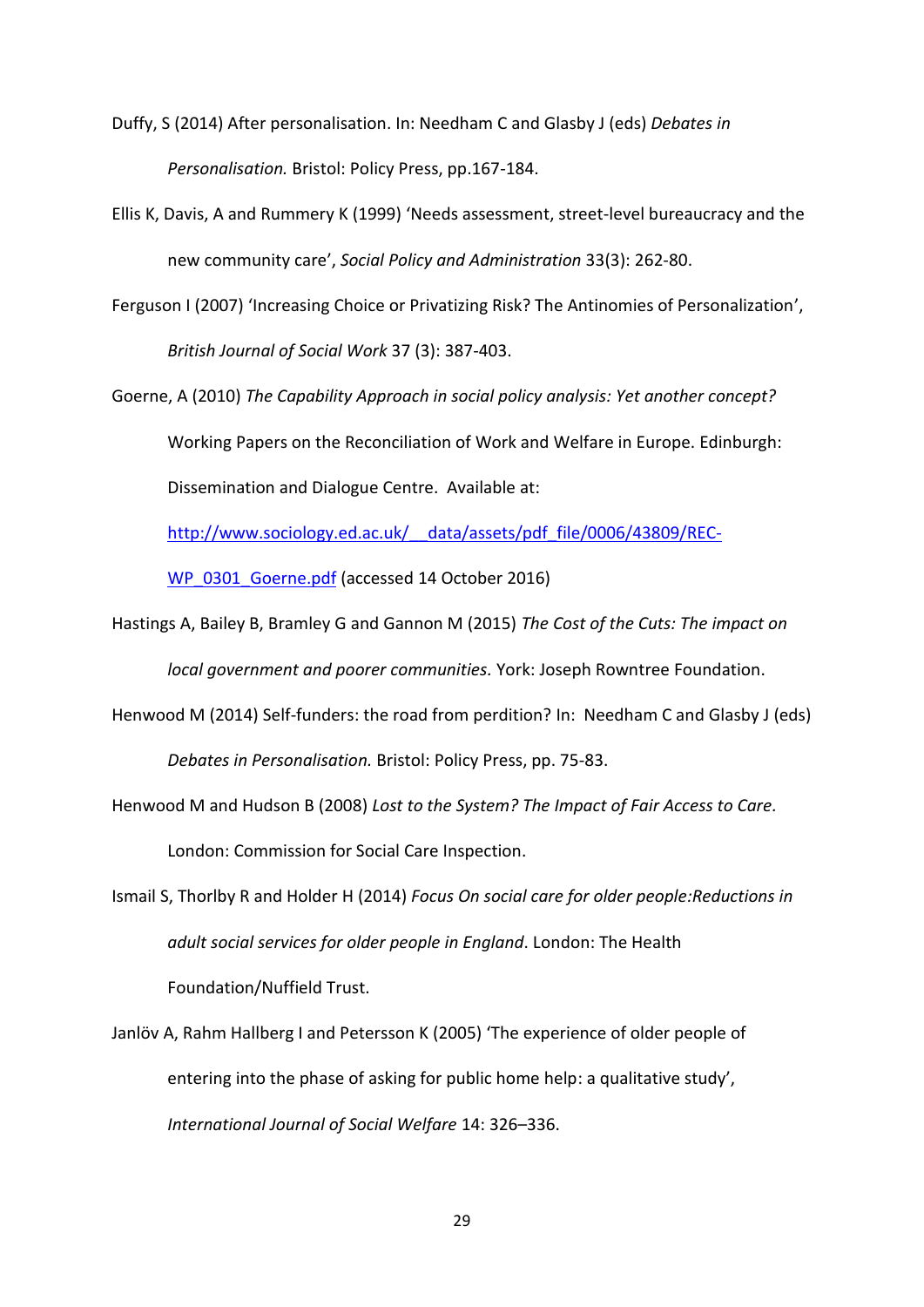- Lloyd-Sherlock P (2002) Nussbaum, capabilities and older people. *Journal of International Development* 14: 1163–1173.
- Miller C, Bunnin A and, Rayner V (2013) *Older people who self-fund their social care: a guide for health and wellbeing boards and commissioners*. London: OPM.
- Mitra S (2006) 'The capability approach and disability', *Journal of Disability Policy Studies* 16(4): 236–247.
- Mladenov T, Owens J and Cribb A (2015) 'Personalisation in disability services and healthcare: A critical comparative analysis', *Critical Social Policy* 35(3): 307–326.
- Moran N, Glendinning C, Wilberforce M, Stevens M, Netten A, Jones K, Manthorpe J, Knapp M, Fernández F, Challis D and Jacobs S (2013) Older people's experiences of cash-forcare schemes: evidence from the English Individual Budget pilot projects. *Ageing and Society* 33(5): 826-851.
- National Audit Office (2014) *Adult Social Care in England: on overview.* London: National Audit Office.
- Needham C (2011) *[Personalising Public Services: Understanding the Personalisation](http://www.policypress.co.uk/display.asp?K=9781847427595&sf1=keyword&st1=Personalising+public+services:+understanding+the+personalisation+narrative&m=2&dc=2)  Narrative.* [Bristol: Policy Press.](http://www.policypress.co.uk/display.asp?K=9781847427595&sf1=keyword&st1=Personalising+public+services:+understanding+the+personalisation+narrative&m=2&dc=2)
- Nussbaum M (2011) 'Capabilities, entitlements, rights: supplementation and critique', *Journal of Human Development and Capabilities* 12(1): 23-37.
- O'Rourke G (2016) 'Older people, personalisation and self: an alternative to the consumerist paradigm in social care', *Ageing & Society* 36(5): 1008-1030.
- Putting People First Social Care Consortium (2011) *People who Pay for Care: Quantitative and Qualitative Analysis of Self-funders in the Social Care Market.* Putting People First Social Care Consortium. Available at: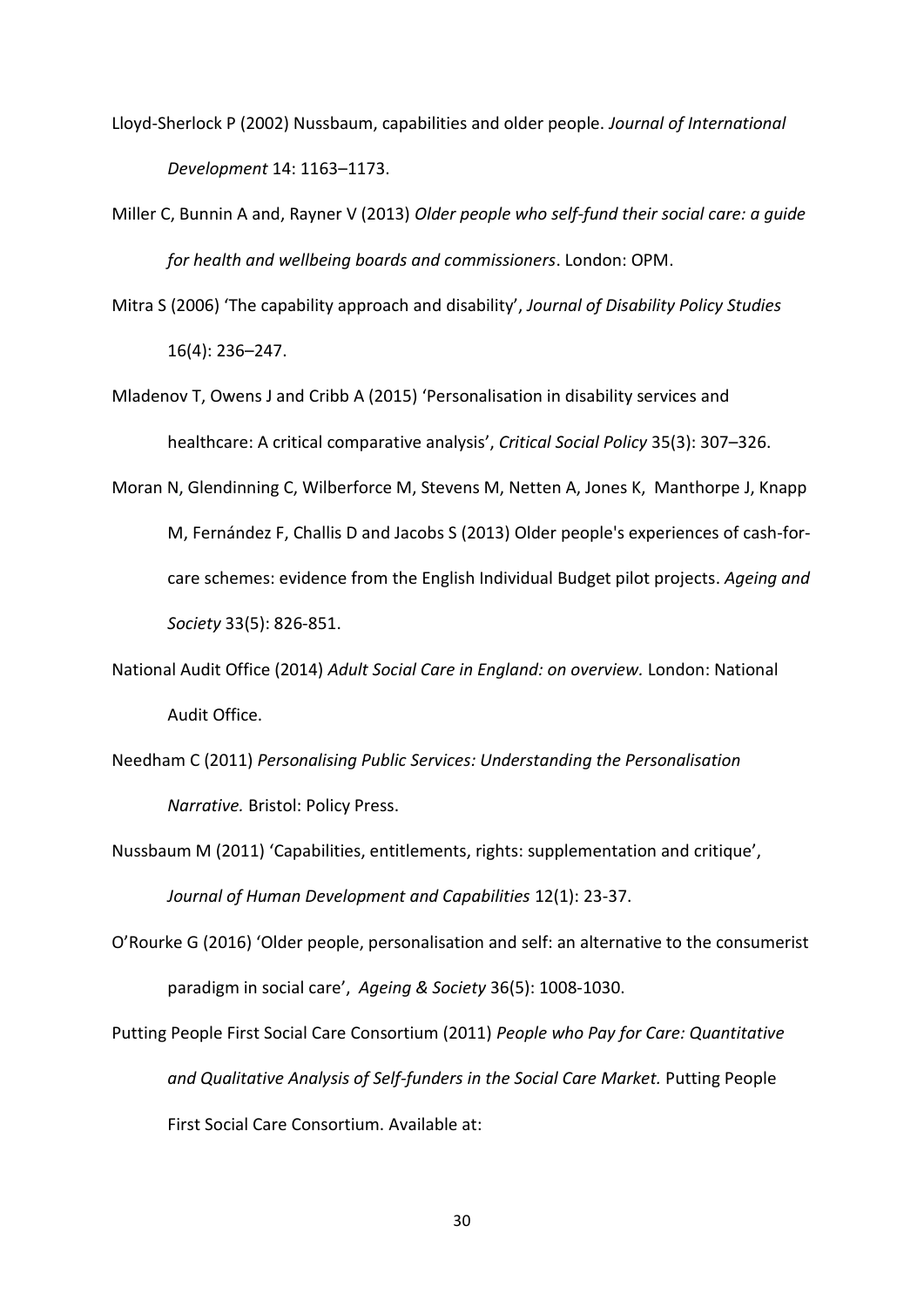[http://ipc.brookes.ac.uk/publications/pdf/People\\_who\\_pay\\_for\\_care\\_-](http://ipc.brookes.ac.uk/publications/pdf/People_who_pay_for_care_-_report_12_1_11_final.pdf)

report 12 1 11 final.pdf (accessed 30 March 2016)

- Rabiee P *(*2013*) '*Exploring the relationships between choice and independence: experiences of disabled and older people', *British Journal of Social Work* 43*,* 872–888.
- Ritchie J, Spencer L and O'Connor W (2003) 'Carrying out qualitative analysis'. In: Ritchie J and Lewis J (eds) *Qualitative Research Practice.* London: Sage, pp. 219-262.
- Robeyns I (2005) 'The Capability Approach: a theoretical survey', *Journal of Human Development* 6(1) 93-117.
- Robeyns I (2016) 'Capabilitarianism. Journal of Human Development and Capabilities'. Epub ahead of print 18 February 2016. DOI: 10.1080/19452829.2016.1145631.
- Rodrigues R and Glendinning C (2015) **'**Choice, competition and care: developments in English social care and the impacts on providers and older users of home care services', *Social Policy and Administration* 49(5): 649-664.
- Roulstone, A and Morgan, A (2009) 'Neo-liberal individualism or self-directed support: are we all speaking the same language on modernising adult social care?', *Social Policy and Society* 8(3): 333-345.

Routledge M and Carr S (2013) *Improving Personal Budgets for Older People: A Review, Phase One Report.* London: Think Local Act Personal. Available at: [http://www.thinklocalactpersonal.org.uk/\\_library/PersonalBudgets/TLAPImprovingP](http://www.thinklocalactpersonal.org.uk/_library/PersonalBudgets/TLAPImprovingPersonal_BudgetsforOlder_PeoplePhaseOne_D4.pdf) [ersonal\\_BudgetsforOlder\\_PeoplePhaseOne\\_D4.pdf](http://www.thinklocalactpersonal.org.uk/_library/PersonalBudgets/TLAPImprovingPersonal_BudgetsforOlder_PeoplePhaseOne_D4.pdf) (accessed 2 April 2016)

- Sayer A (2012) 'Capabilities, Contributive Injustice and Unequal Divisions of Labour', *Journal of Human Development and Capabilities* 13(4): 580-596.
- Scourfield (2012) 'Caretelization revisited and the lessons of Southern Cross', *Critical Social Policy* 32(1): 137-148.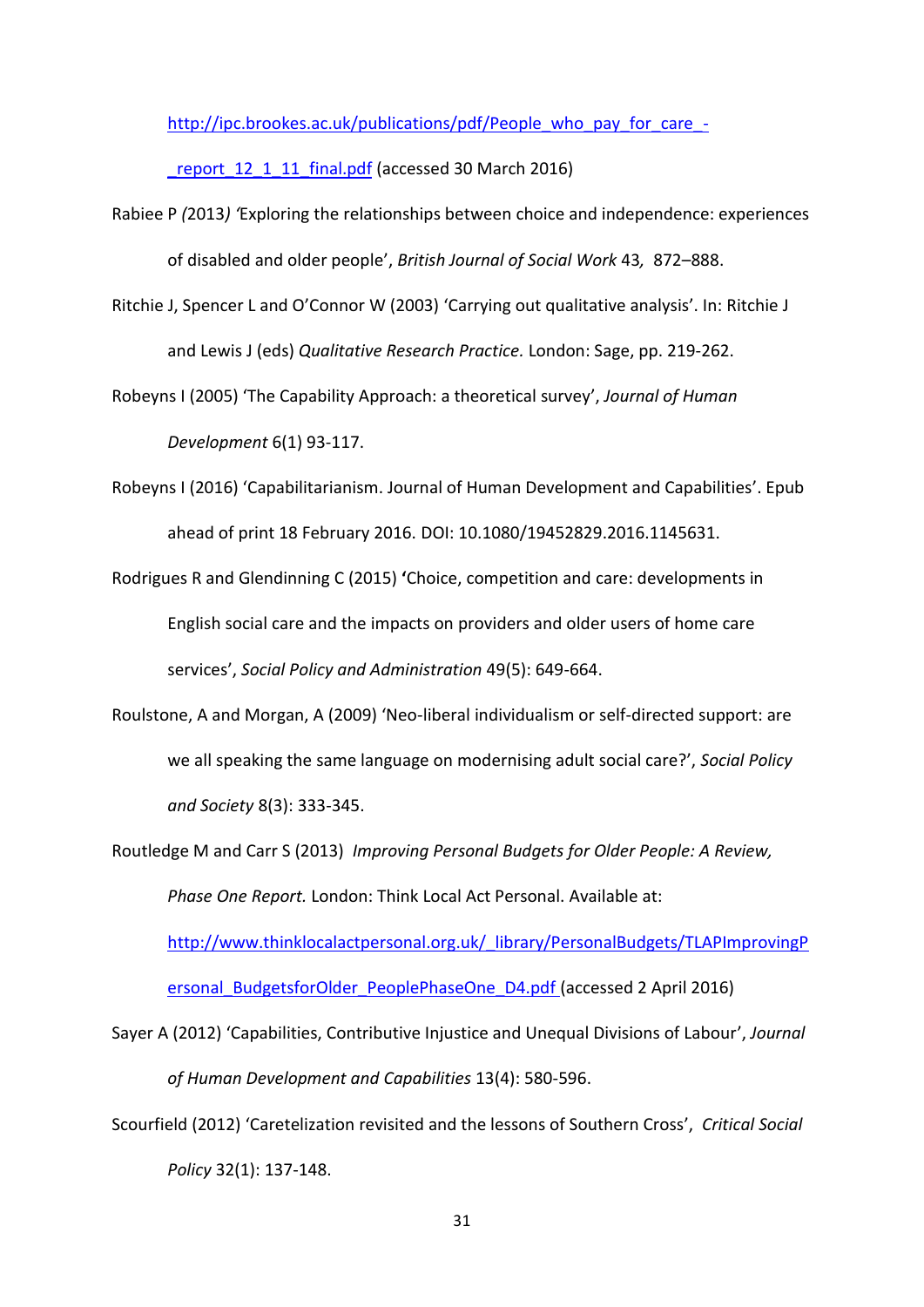Sen A (1993) Capability and wellbeing. In: Nussbaum M and Sen A (eds), *Quality of Life.*  Oxford: Clarendon Press, pp.30-53.

Sen A (2005) 'Human rights and capabilities', *Journal of Human Development* 6(2): 151–66.

Sutton E and Coast J *(*2012*)* '"Choice is a small word with a huge meaning": autonomy and decision making at the end of life', *Policy and Politics* 40*(*2*):* 211*–*226.

Veal D, King J and Marston G (2016) 'Enhancing the social dimension of development: Interconnecting the Capability Approach and applied knowledge of social workers', *International Social Work* 1–13. DOI: 10.1177/0020872816651703.

Walsh K *and* Shutes I *(*2013*) '*Care relationships, quality of care and migrant workers caring for older people', *Ageing and Society* 33(3): 393*–*420*.*

Ward E and Barnes M (2015) 'Transforming practice with older people through an ethic of care', *British Journal of Social Work.* Epub ahead of print 7 April 2015. DOI:10.1093/bjsw/bcv029.

- Woolham J, Daly G, Sparks T, Ritters K and Steils N (2016) 'Do direct payments improve outcomes for older people who receive social care?', *Ageing and Society*. Epub ahead of print 22 January 2016. DOI: 10.1017/S0144686X15001531.
- Zamfir M (2013) *'*Personalisation through personal budgets: its effectiveness for older adults in social care services. Findings from an English-based literature review', *Research, Policy and Planning* 30(2): 77-89.

#### **Author biographies**

*(Corresponding author)* **Denise Tanner** is a Senior Lecturer in Social Work at the University of Birmingham. Her teaching and research interests centre on social work with adults, especially older people. She has a particular interest in participatory approaches in research